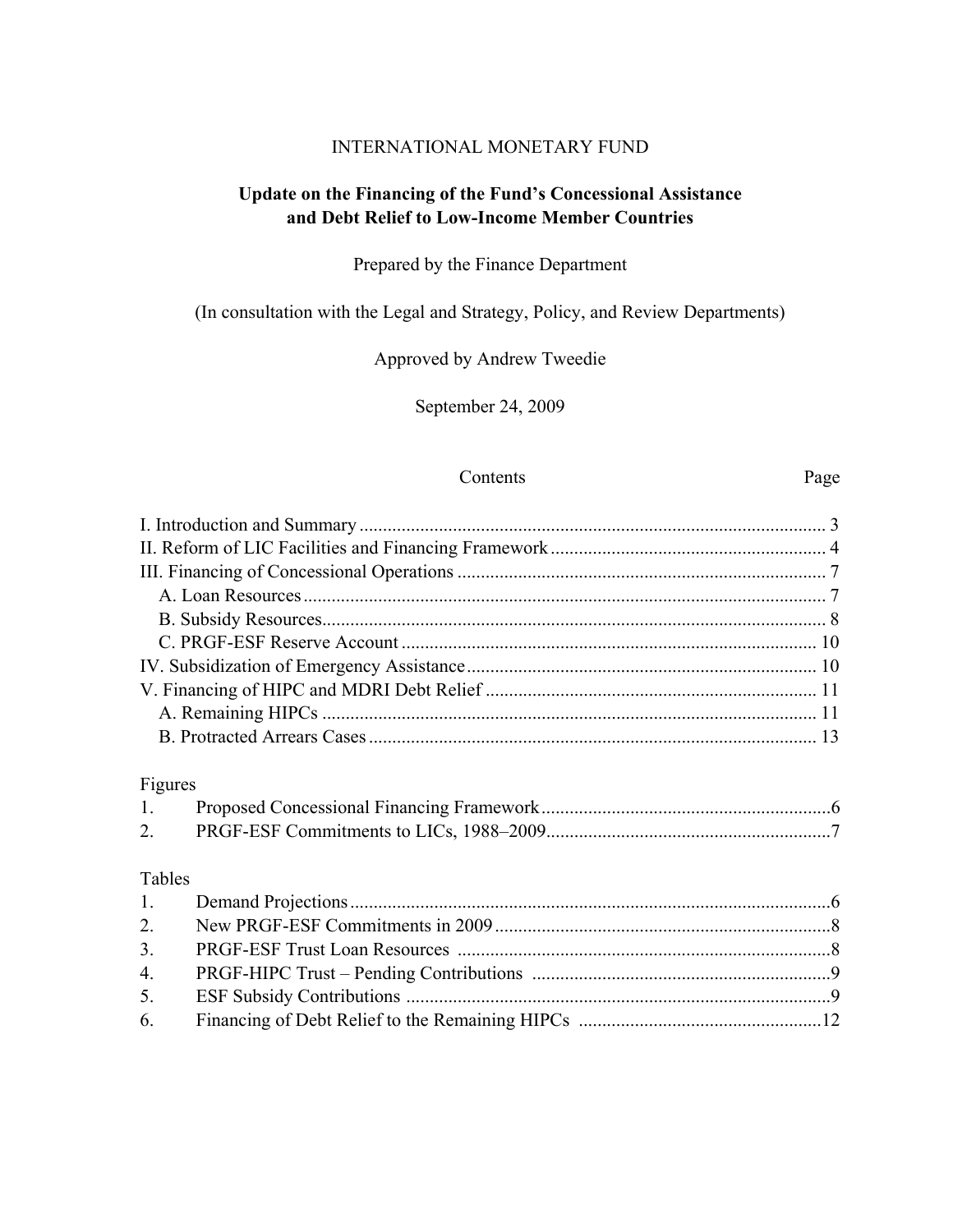Appendix Tables

| 1.  | Summary of Bilateral Contributions to the PRGF-ESF and PRGF-HIPC Trusts 14 |  |
|-----|----------------------------------------------------------------------------|--|
| 2.  |                                                                            |  |
| 3.  |                                                                            |  |
| 4.  |                                                                            |  |
| 5.  |                                                                            |  |
| 6.  | Countries that Have Benefited from Subsidization of Emergency Assistance21 |  |
| 7.  |                                                                            |  |
| 8.  |                                                                            |  |
| 9.  |                                                                            |  |
| 10. |                                                                            |  |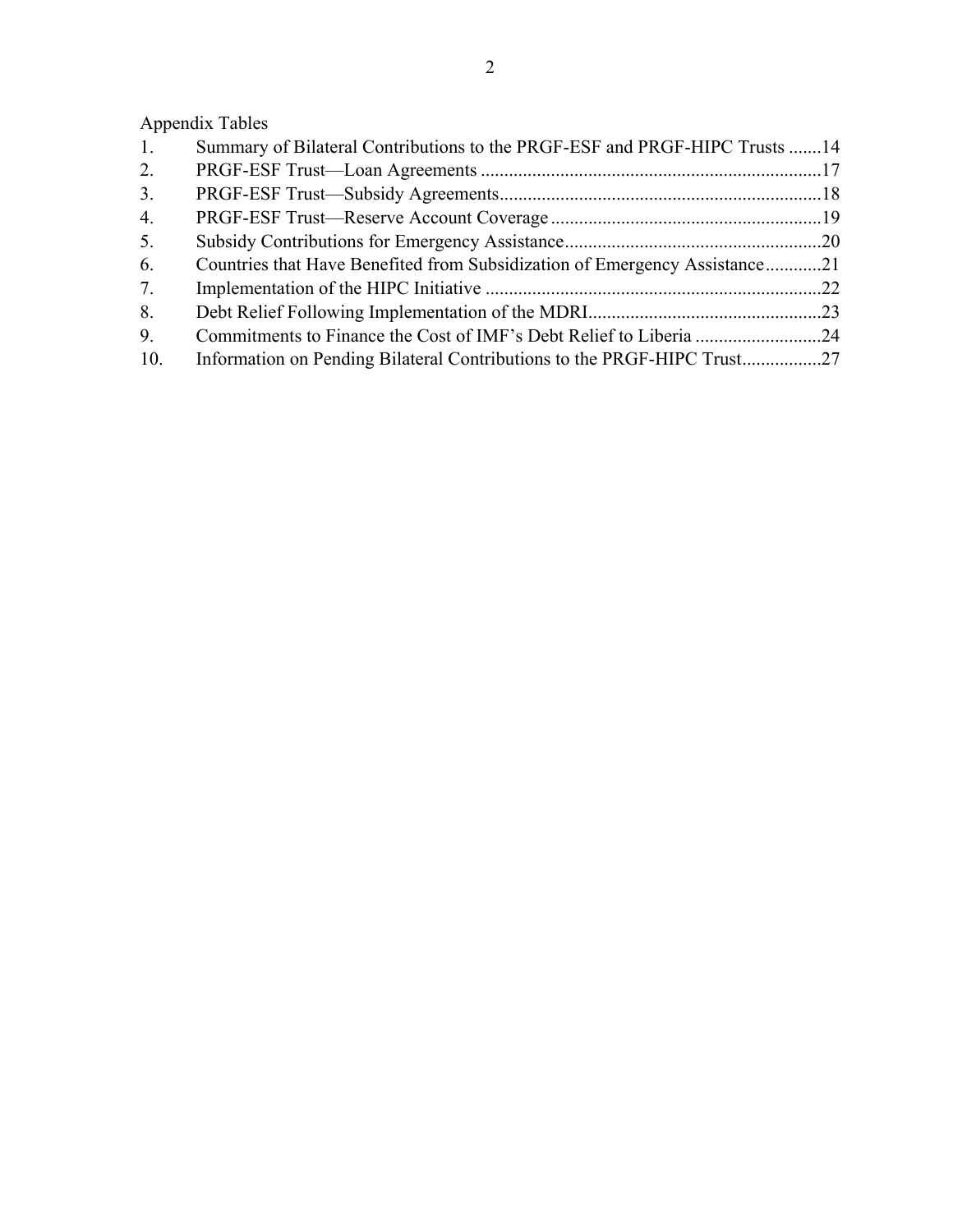# **I. INTRODUCTION AND SUMMARY**

1. **This paper provides a semi-annual review of the status of financing for the**  Fund's concessional lending and debt relief to low-income countries (LICs).<sup>1</sup> Since the last review<sup>2</sup>, the Executive Board has approved comprehensive reforms of the Fund's concessional lending instruments and financing framework. This update is based on data available at end-August and also takes into account the implications of these reforms.

2. **The main points of the paper are:**

# **Reform of LIC facilities and financing**

- **On July 23, the Executive Board approved a comprehensive support and reform package** to strengthen the Fund's capacity to help LICs cope with the crisis and achieve durable poverty reduction and growth.
- Current PRGF-ESF Trust lenders and subsidy contributors are encouraged to **give their early consents to these reforms** to make them effective expeditiously. It is also urgent that member countries **provide additional loan and subsidy contributions** to ensure the necessary funding of the reform package. *Available loan resources could be fully depleted in 2–3 months in the absence of additional commitments.*

# **Demand projections**

- **Loan demand has been stronger than expected**, and could reach an average of SDR 2.7 billion a year in 2009–10 (US\$8 billion in total), exceeding the US\$6 billion over 2–3 years called for by G-20 leaders at the London Summit.
- **Demand over the medium term could amount to about SDR 1.5 billion a year**, double the long-term historical average. On this basis, total concessional financing could amount to SDR 11.3 billion (US\$17 billion) through 2014–15.

## **Loan and subsidy resources**

1

<sup>&</sup>lt;sup>1</sup> The decision adopting both the PRGF-HIPC and MDRI Trust Instruments require that the Executive Board conduct semi-annual reviews of the financing of these Trusts (Decision No. 11436-(97/10), February 4, 1997, as amended; and Decision No. 13588-(05/99) MDRI, adopted November 23, 2005, and became effective on January 5, 2006). Starting in 2002, staff has updated the Board regularly on the mobilization of resources for the subsidization of emergency assistance.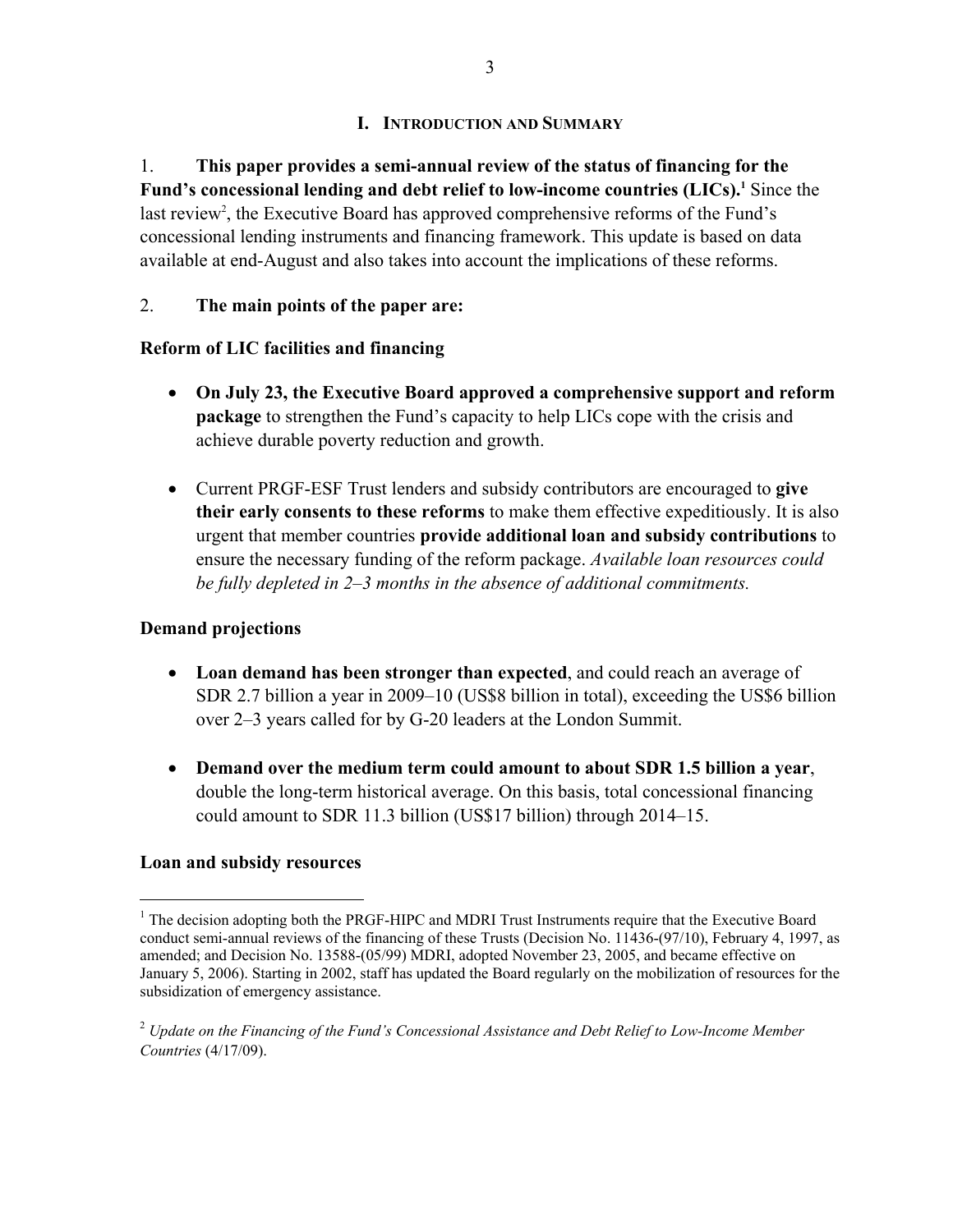- **Reflecting a significant pick-up in demand, available loan resources are nearing depletion, and additional resources are urgently needed**. Additional loan resources of SDR 9 billion are being sought to cover the projected need through 2014–15.
- **New subsidy resources of SDR 1.5 billion (end-2008 NPV terms) are also being mobilized.** These would come from: (i) bilateral contributions through a broad-based fund-raising effort; (ii) temporarily delaying reimbursement of the GRA for administrative expenses of the Poverty Reduction and Growth Trust (PRGT); (iii) using resources from the PRGT Reserve Account while maintaining its annual selfsustained lending capacity at about SDR 0.7 billion beyond 2014–15; and (iv) using resources linked to the envisaged gold sales.

#### **Subsidization of emergency assistance**

 **Available subsidy resources are likely sufficient to cover existing ENDA/EPCA credit**. Once the LIC facilities reform becomes effective, concessional emergency assistance will be extended to qualifying members under the PRGT.

## **Financing of debt relief**

 $\overline{a}$ 

- **Available resources are projected to be sufficient to cover the cost of debt relief to the remaining HIPCs**. There has been, however, no provision for debt relief to the protracted arrears cases of Somalia and Sudan.<sup>3</sup> Substantial additional resources will be needed when these countries are ready to embark on the HIPC Initiative.
- **Liberia is making rapid progress toward the HIPC completion point, which is expected to be reached in 2010**. To ensure timely provision of full debt relief at the completion point, it is important that those members that have not yet disbursed their pledges do so as soon as possible.

## **II. REFORM OF LIC FACILITIES AND FINANCING FRAMEWORK**

3. **On July 23, 2009, the Executive Board adopted a comprehensive support and reform package** to strengthen the Fund's capacity to help LICs overcome the impact of the

<sup>&</sup>lt;sup>3</sup> The estimated cost excludes Zimbabwe which is currently not HIPC-eligible but could become eligible for HIPC debt relief if it is judged to meet the relevant criteria.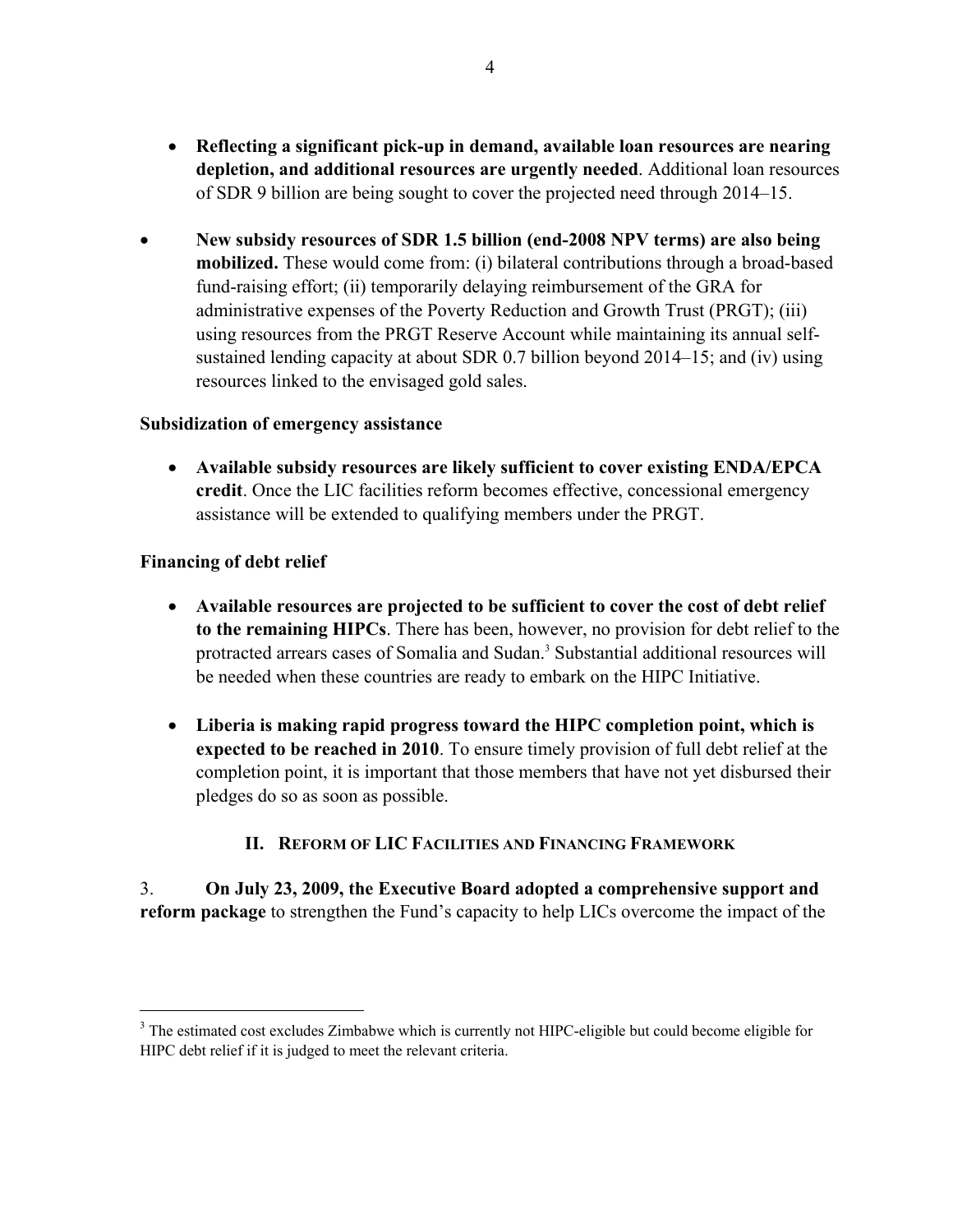global financial crisis and meet their poverty reduction and growth objectives over the medium term.<sup>4</sup> Key elements of the package include:

- **A new architecture of concessional facilities**, tailored to the diverse needs of LICs and better suited to meet the crisis challenges. The Extended Credit Facility (ECF) provides flexible medium-term support; the Standby Credit Facility (SCF) addresses short-term and precautionary needs; and the Rapid Credit Facility (RCF) provides emergency support.
- **Higher concessionality of the Fund's financial support**, provided in the form of exceptional interest relief to all LICs, with zero percent interest on all types of concessional loans through end-December 2011 and subsidization of the rate of charge to zero percent for subsidized EPCA/ENDA through end-January 2012, and a new interest rate structure thereafter to ensure a permanent increase in concessionality.

4. **As part of the reform package, the Board also decided to increase the flexibility of the Fund's concessional financing framework under the renamed PRGT.**<sup>5</sup> To strengthen the flexibility of the Fund's concessional financing framework, it was decided that a general loan account and a general subsidy account be established to receive and provide financing for all LIC facilities under the Trust. In addition, special loan and subsidy accounts for each of the new facilities would enable member countries to earmark their contributions for particular purposes, if they wish to do so (Figure 1). To facilitate mobilization of loan resources, the Board also agreed that the overall borrowing limit of the Trust should be raised from SDR 20 billion to SDR 30 billion.

 $\overline{a}$ 

<sup>4</sup> See *IMF Reforms Financial Facilities for Low-Income Countries* (Public Information Notice No. 09/94, 7/29/09).

<sup>5</sup> *A New Architecture of Facilities for Low-Income Countries* (6/26/09); *A New Architecture of Facilities for Low-Income Countries and Reform of the Fund's Concessional Financing Framework—Supplementary Information* (7/20/09); and *A New Architecture of Facilities for Low-Income Countries and Reform of the Fund's Concessional Financing Framework—Decision No. 14385-(09/79) adopted July 23, 2009*.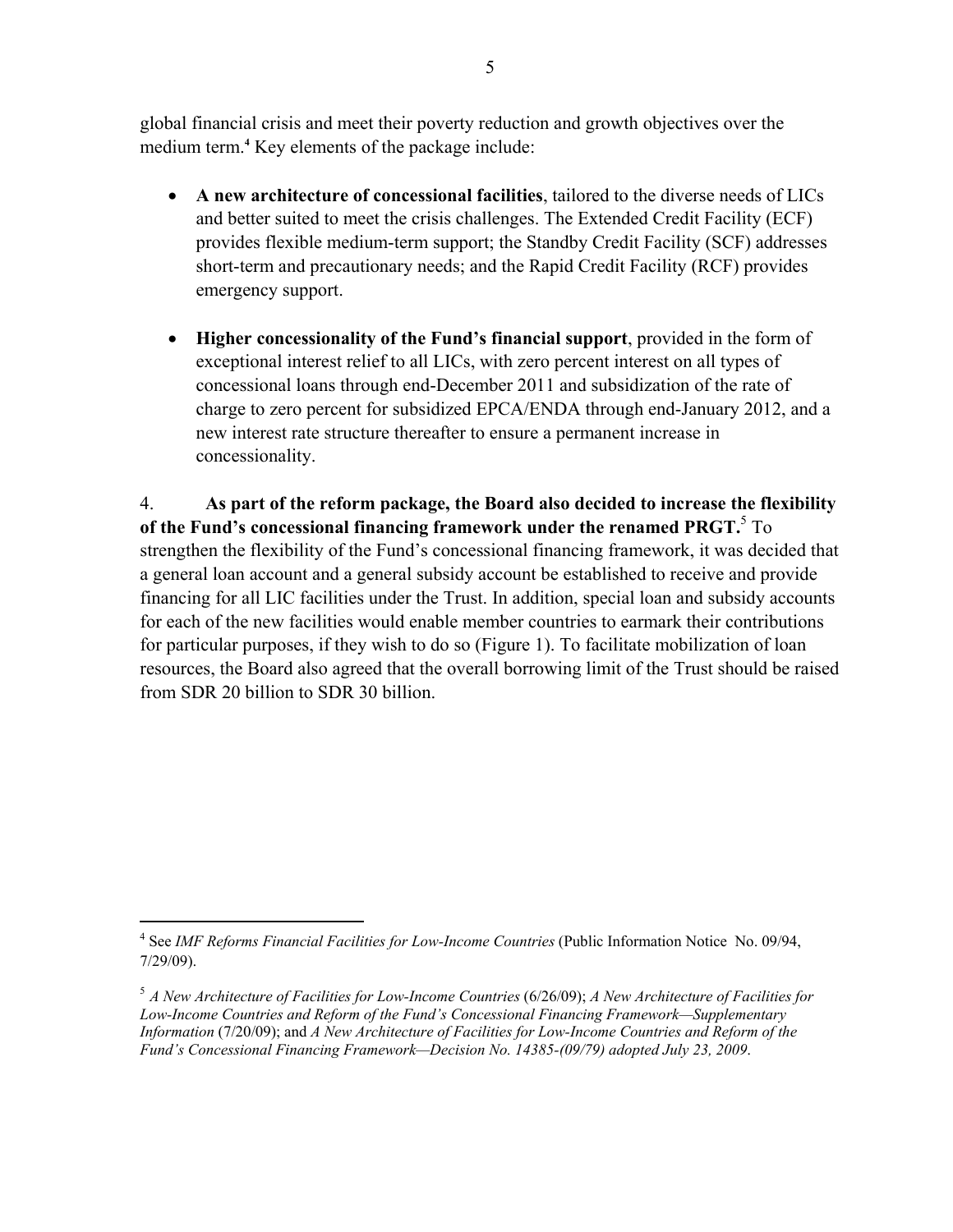

5. **On financing, the Board decided to mobilize new resources to boost the Fund's concessional lending to SDR 11.3 billion (US\$17 billion) through 2014–15, including SDR 5.4 billion (US\$8 billion) in 2009–10** (Table 1).<sup>6</sup> Additional loan resources of SDR 9 billion are being sought from bilateral contributions. Most of the additional subsidies of SDR 1.5 billion (end-2008 NPV terms) required will be financed from the Fund's internal resources, including transfers from the PRGF-ESF Reserve Account, delaying reimbursement of the GRA for PRGT administrative costs, and use of resources linked to the envisaged gold sales. New bilateral subsidy contributions are also being sought from the membership to complete the financing package.

|                               |        |      | <u>Fabio T. Domana Floiceach</u> |      |      |      |      |       |
|-------------------------------|--------|------|----------------------------------|------|------|------|------|-------|
| Annual commitments 2000-08 1/ | Actual | 2009 | 2010                             | 2011 | 2012 | 2013 | 2014 | Total |
| In billions of SDR            | 0.7    | 2.7  | 27                               | 1.5  | 1.5  | 1.5  | 1.5  | 11.3  |
| In billions of US\$           | 1.0    | 4.0  | 4.0                              | 2.3  | 2.3  | 2.3  | 2.3  | 17.0  |

Table 1. Demand Projections

1/ Excluding the very high level of lending committed to Pakistan in the aftermath of 9/11, and to Liberia in 2008 following arrears clearance.

2/ Assuming exchange rate of US\$1.5 per SDR.

1

6. **The above reforms will become effective when all current lenders and subsidy contributors to the PRGF-ESF Trust provide their consent to the required amendments of the PRGF-ESF Trust Instrument**. In early August, the Managing Director wrote to all concerned member countries, requesting their consent to these reforms. Those members that

<sup>&</sup>lt;sup>6</sup> These projections took into account, *inter alia*, the doubling in access limits approved by the Board in April, and the potential impact of the reforms of the LIC facilities. However, they do not take into account the three protracted arrears cases (Somalia, Sudan, and Zimbabwe). Zimbabwe has protracted arrears to the PRGF-ESF Trust and was removed from the list of PRGF-eligible countries (Press Release No. 01/40, 9/25/09). It is, therefore, currently not included in the demand projections for PRGF-ESF resources.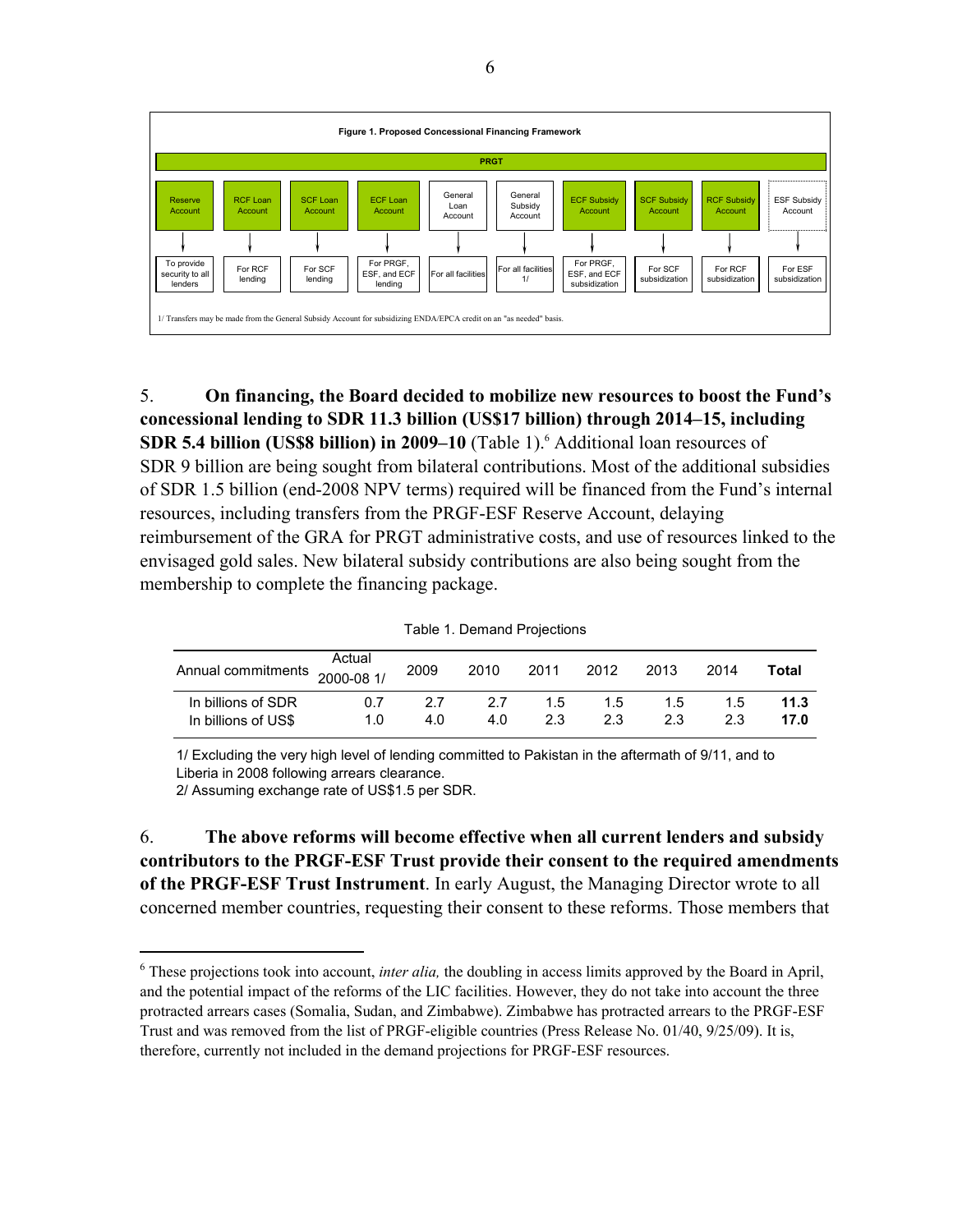have not yet provided their consent are encouraged to do so as soon as possible. This will allow LICs to benefit from the new architecture of concessional facilities expeditiously.

7. **It is also urgent that additional bilateral loan and subsidy resources be mobilized and secured**. The Managing Director has approached a wide spectrum of the membership to seek additional resources. To date, several members have provided specific pledges, a number of members have indicated that they are in the process of providing commitments, while others have not yet responded. Several members have also expressed interest in using SDRs as loan resources for LICs, which would provide an important source of financing. Staff are looking into this issue and relevant modalities to facilitate such contributions. It is crucial that specific commitments be forthcoming to ensure the necessary funding of the new LIC concessional facilities.

## **III. FINANCING OF CONCESSIONAL OPERATIONS**

# **A. Loan Resources**

8. **In the first eight months of 2009, new PRGF-ESF commitments amounted to SDR 2.1 billion, as compared to SDR 0.8 billion for 2008 as a whole** (Figure 2). This includes: (i) SDR 0.8 billion for four countries with new PRGF arrangements; (ii) augmentations totaling SDR 0.3 billion under seven existing PRGF arrangements; and (iii) ESF financing of about SDR 1.0 billion for ten countries (Table 2). Based on country-bycountry information provided by area departments, additional commitments could amount to SDR 0.5–0.8 billion through end-2009.

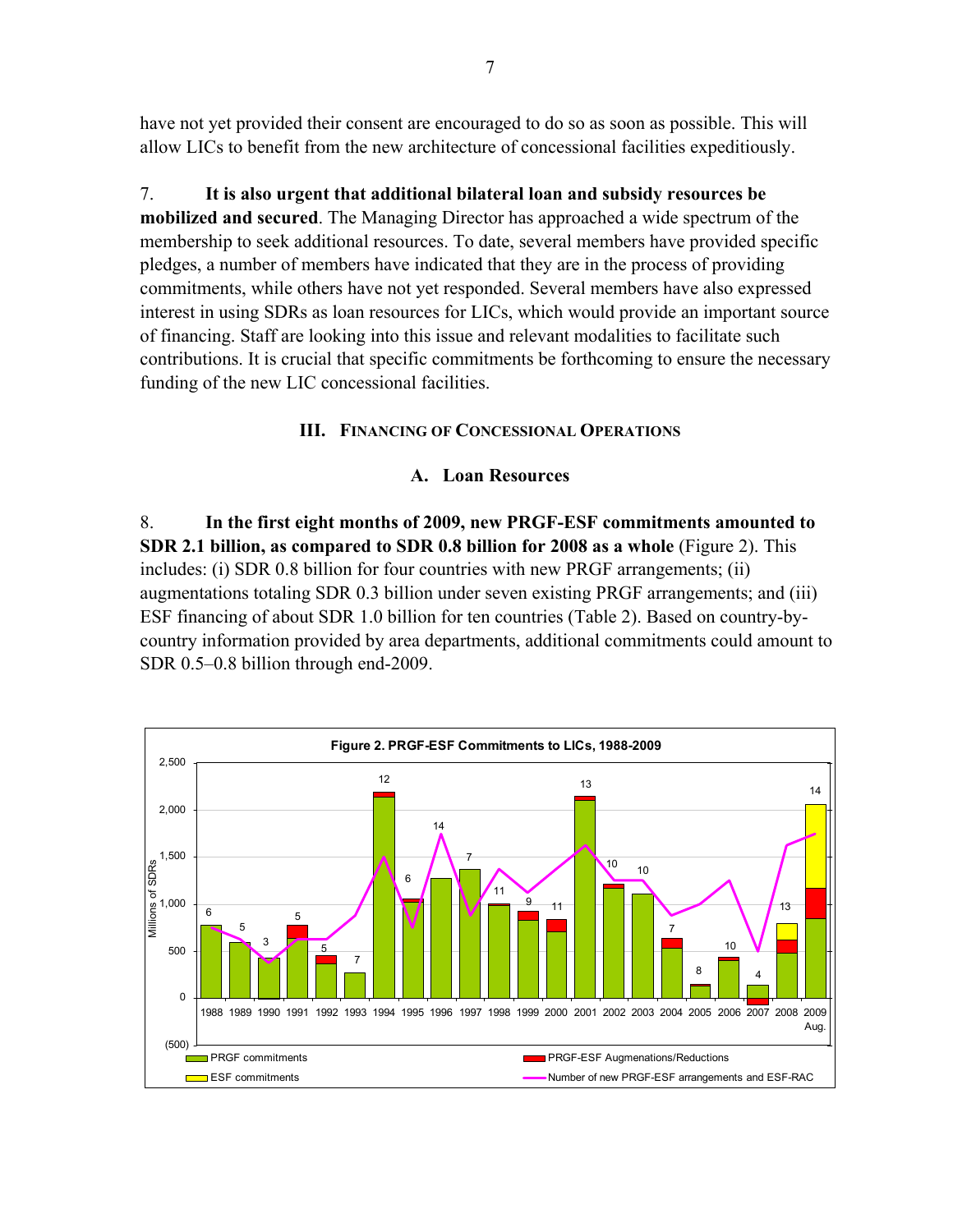| Country                  | Board approval Amount |       | Country                    | Board approval | Amount  |
|--------------------------|-----------------------|-------|----------------------------|----------------|---------|
| <b>PRGF</b>              |                       | 842.3 | <b>ESF</b>                 |                | 895.3   |
| São Tomé and Príncipe    | Mar-09                | 2.6   | Ethiopia                   | Feb-09         | 33.4    |
| Côte d'Ivoire            | Mar-09                | 374.0 | Democratic Rep. of Congo   | Mar-09         | 133.3   |
| Tajikistan               | Apr-09                | 78.3  | St. Vincent and Grenadines | May-09         | 3.7     |
| Ghana                    | $Jul-09$              | 387.5 | Kenya                      | $Mav-09$       | 135.7   |
|                          |                       |       | Tanzania                   | May-09         | 218.8   |
| <b>PRGF</b> augmentation |                       | 251.1 | Mozambique                 | $Jun-09$       | 113.6   |
| Haiti                    | Feb-09                | 24.6  | Cameroon                   | $Jul-09$       | 92.9    |
| The Gambia               | Feb-09                | 6.2   | Dominica                   | $Jul-09$       | 3.3     |
| Zambia                   | $Mav-09$              | 171.2 | St. Lucia                  | $Jul-09$       | 6.9     |
| Grenada                  | $Jun-09$              | 4.4   | Ethiopia                   | Aug-09         | 153.8   |
| Sierra Leone             | Jun-09                | 10.4  |                            |                |         |
| Benin                    | Jun-09                | 9.3   | <b>ESF</b> augmentation    |                | 72.8    |
| Central African Rep.     | Jun-09                | 25.1  | Senegal                    | Jun-09         | 72.8    |
| Total                    |                       |       |                            |                | 2,061.5 |

| Table 2. New PRGF-ESF Commitments in 2009 |
|-------------------------------------------|
| (In millions of SDRs; as of end-August)   |

#### 9. **In the absence of additional contributions, available loan resources could be fully depleted in the next two to three months, and jeopardize the Fund's ability to provide timely support to LICs in the**

| $P2$ and $P3$ suppose to $\overline{P}$ and $\overline{P}$ |  |
|------------------------------------------------------------|--|
| current difficult global situation.                        |  |

Uncommitted PRGF-ESF loan resources stood at about SDR 0.5 billion at end-August (Table 3). This includes a new borrowing agreement with Agence Française de Développement (France) in the amount of SDR 670 million, which became effective on August 20. It is, therefore, urgent that additional loan resources be secured expeditiously.

Table 3. PRGF-ESF Trust—Loan Resources (In billions of SDRs; end-August 2009)

| Available uncommitted resources      | 0.5  |
|--------------------------------------|------|
| Total available                      | 16.4 |
| Cumulative commitments to LICs       | 16.0 |
| <b>Projected demand</b>              | 9.3  |
| Sept 2009 - 2010                     | 3.3  |
| 2011-14                              | 60   |
| <b>Additional resources required</b> | 88   |

#### **B. Subsidy Resources**

10. **Resources needed to fully subsidize the projected new lending could amount to SDR 2.5 billion in end-2008 NPV terms**. These estimates take into account projected demand in 2009–10 and over the medium term, and the estimated cost of the temporary interest relief through end-2011.

11. **Additional subsidy resources of about SDR 1.5 billion will need to be secured to meet the projected demand through 2014–15**. Available subsidy resources are estimated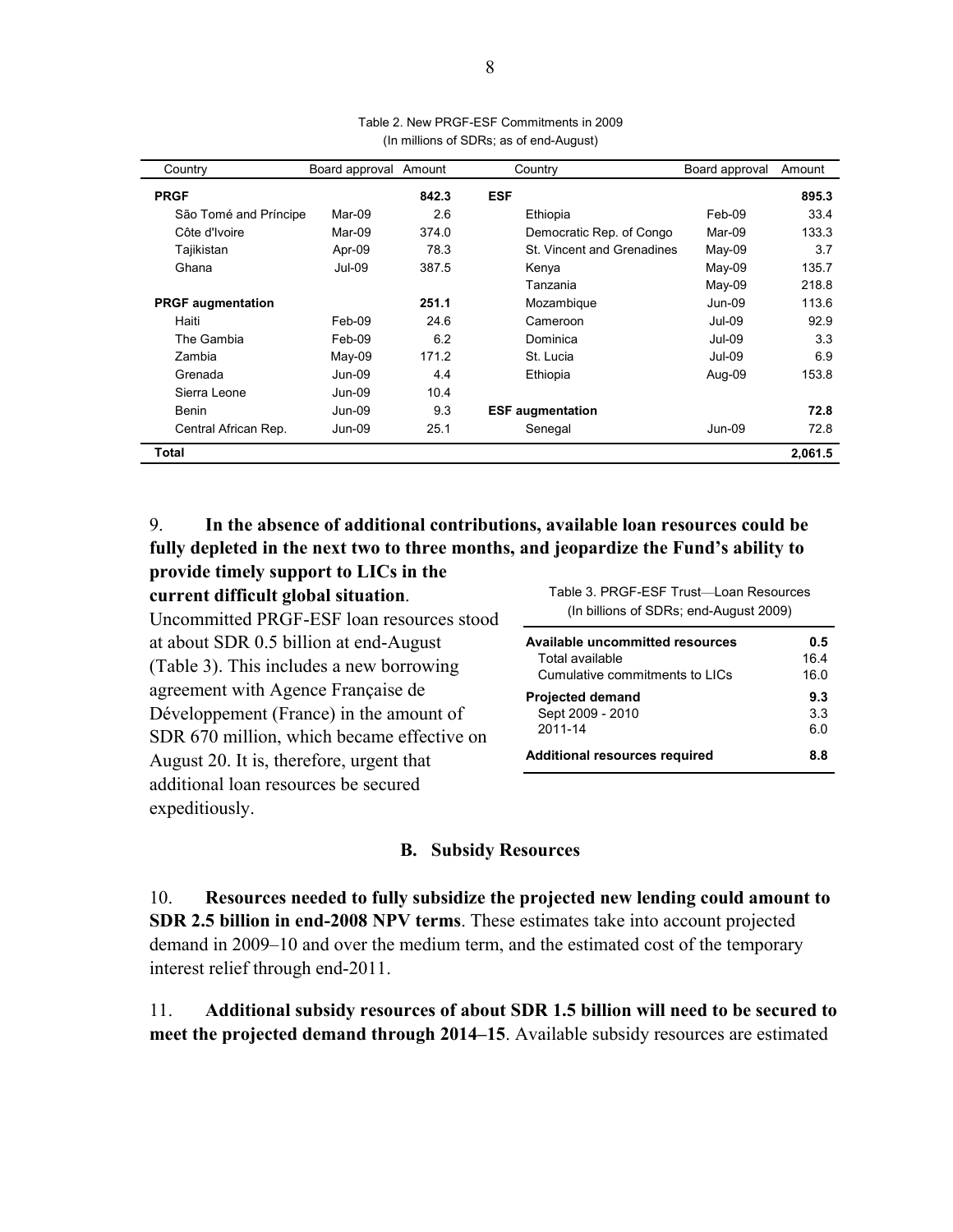at SDR 1 billion at end-2008.<sup>7</sup> These resources include actual balances held in the PRGF-ESF and PRGF-HIPC Trusts, and contributions that have been committed but not yet received, including those committed in the context of the establishment of the ESF. It is, therefore, important that additional bilateral contributions be forthcoming to complete the financing package. It is also important that the remaining pledges made in the context of the previous PRGF and ESF fund-raising efforts be received as soon as possible (Tables 4 and 5).

| Venezuela         | 20.4 | Dominican Republic | 0.5  |
|-------------------|------|--------------------|------|
| Argentina 1/      | 6.4  | Lebanon            | 0.4  |
| Gabon 1/          | 1.9  | Grenada            | 0.1  |
| Trinidad & Tobago | 1.6  | Vanuatu            | 0.1  |
| <b>Bahrain</b>    | 0.9  | Maldives           | 0.01 |
|                   |      | Total              | 32.2 |

Table 4. PRGF-HIPC Trust – Pending Contributions (In millions of SDRs "as needed"; end-June 2009)

1/ Remaining balances.

|                                       | Form of contribution |            | Contribution pledged |  | Contribution received |  |                  |
|---------------------------------------|----------------------|------------|----------------------|--|-----------------------|--|------------------|
|                                       |                      | (Amount)   |                      |  | (SDR equivalent) 1/   |  | (SDR equivalent) |
| Canada                                | Grant                | CAN\$      | 25.0                 |  | 14.3                  |  | 15.0             |
| France                                | Concessional Ioan    | SDR 20.0   |                      |  | 20.0                  |  |                  |
| Iceland                               | Grant                | <b>ISK</b> | 10.2                 |  | 0.1                   |  | 0.1              |
| Japan                                 | Grant                | <b>SDR</b> | 20.0                 |  | 20.0                  |  | 12.3             |
| Norway                                | Grant                | <b>SDR</b> | 24.7                 |  | 24.7                  |  | 5.4              |
| Oman                                  | Grant                | <b>SDR</b> | 3.0                  |  | 3.0                   |  | 2.2              |
| <b>Russian Federation</b>             | Grant                | <b>SDR</b> | 30.0                 |  | 30.0                  |  | 23.0             |
| Saudi Arabia                          | Investment agreement | <b>SDR</b> | 40.02                |  | 40.021                |  | 4.8              |
| Spain                                 | Grant                | <b>SDR</b> | 5.3                  |  | 5.3                   |  | 5.3              |
| Trinidad and Tobago Deposit agreement |                      | <b>SDR</b> | 0.82/                |  | $0.8$ 2/              |  | 0.22             |
| United Kingdom                        | Grant                | £          | 50.0                 |  | 61.9                  |  | 19.3             |
| Total                                 |                      |            |                      |  | 220.1                 |  | 87.5             |

Table 5. ESF Subsidy Contributions (In millions of currency units; end-July 2009)

1/ Calculated using the exchange rates of end-July 2009.

 $\overline{a}$ 

2/ Reflecting net investment income (in end-2005 NPV terms) to be generated from investment/deposit agreements.

 $7$  This excludes the resources needed to subsidize the existing PRGF-ESF loans.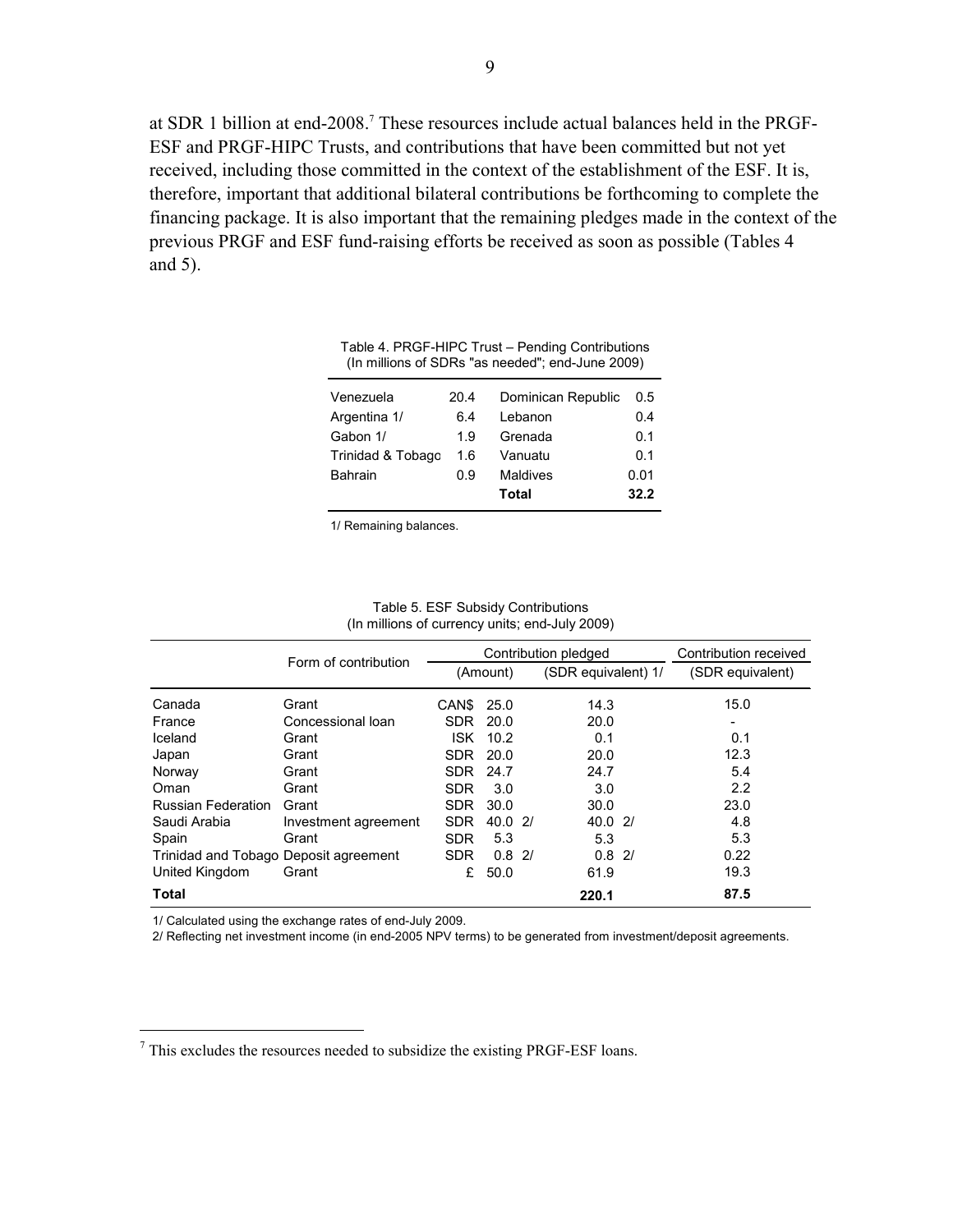#### **C. PRGF-ESF Reserve Account**

12. **The PRGF-ESF Reserve Account provides security to bilateral lenders in the event of a delay or non-repayment by borrowers**. The Account has been financed by reflows of Trust Fund and Structural Adjustment Facility (SAF) repayments and investment returns on the balances held in the Account. The balances in the Reserve Account stood at SDR 3.9 billion at end-June 2009, representing a substantial multiple of projected PRGF repayments falling due in the coming 12 months and about 86 percent of PRGF-ESF Trust obligations as of end-June 2009 (Appendix Table 4). Upon effectiveness of the LIC facilities reforms the Reserve Account will be renamed the PRGT Reserve Account and provide security for all PRGT lending. Additionally, the equivalent of SDR 0.62 billion (end-2008 NPV terms) will be transferred from the Reserve Account to the General Subsidy Account for the subsidization of the Fund's assistance to LICs under the PRGT. After these transfers, it is estimated that the Reserve Account will still provide a loan coverage ratio of about 40 percent, in line with the historical average.

13. **It has long been envisaged that the Fund's concessional lending beyond 2014**-**15 could be subsidized by the resources in the Reserve Account on a "self-sustained basis" when available subsidy resources are depleted.** Staff projections indicate that the Reserve Account could subsidize annual lending of about SDR 0.7 billion on a sustained basis starting in 2015, in line with the earlier estimates and consistent with the financing package adopted by the Board on July 23. As discussed in the previous updates, these projections are subject to significant uncertainties and important assumptions regarding the rate of investment return earned on the Reserve Account balance, interest rates paid to lenders, resumption of the reimbursement of the GRA for PRGT administrative expenses, and repayments of overdue Trust Fund, SAF, and PRGF obligations by the protracted arrears cases once their arrears are cleared.

#### **IV. SUBSIDIZATION OF EMERGENCY ASSISTANCE**

14. **The Fund has provided emergency assistance from the GRA (ENDA and EPCA) to help member countries in the wake of natural disasters or as they emerge from conflict**. Since 2001, bilateral contributions have allowed the Fund to provide such assistance to PRGF-eligible members at a reduced rate of charge of ½ percent per annum (plus burdenshared adjustments).<sup>8</sup>

 $\overline{a}$ 

<sup>&</sup>lt;sup>8</sup> The GRA rate of charge applied to EPCA/ENDA credit reflects adjustments for the financial consequences of protracted arrears under the burden sharing mechanism. This adjustment is determined after the end of each financial quarter. The current adjustment for deferred charges is 1 basis point (as of August 31, 2009).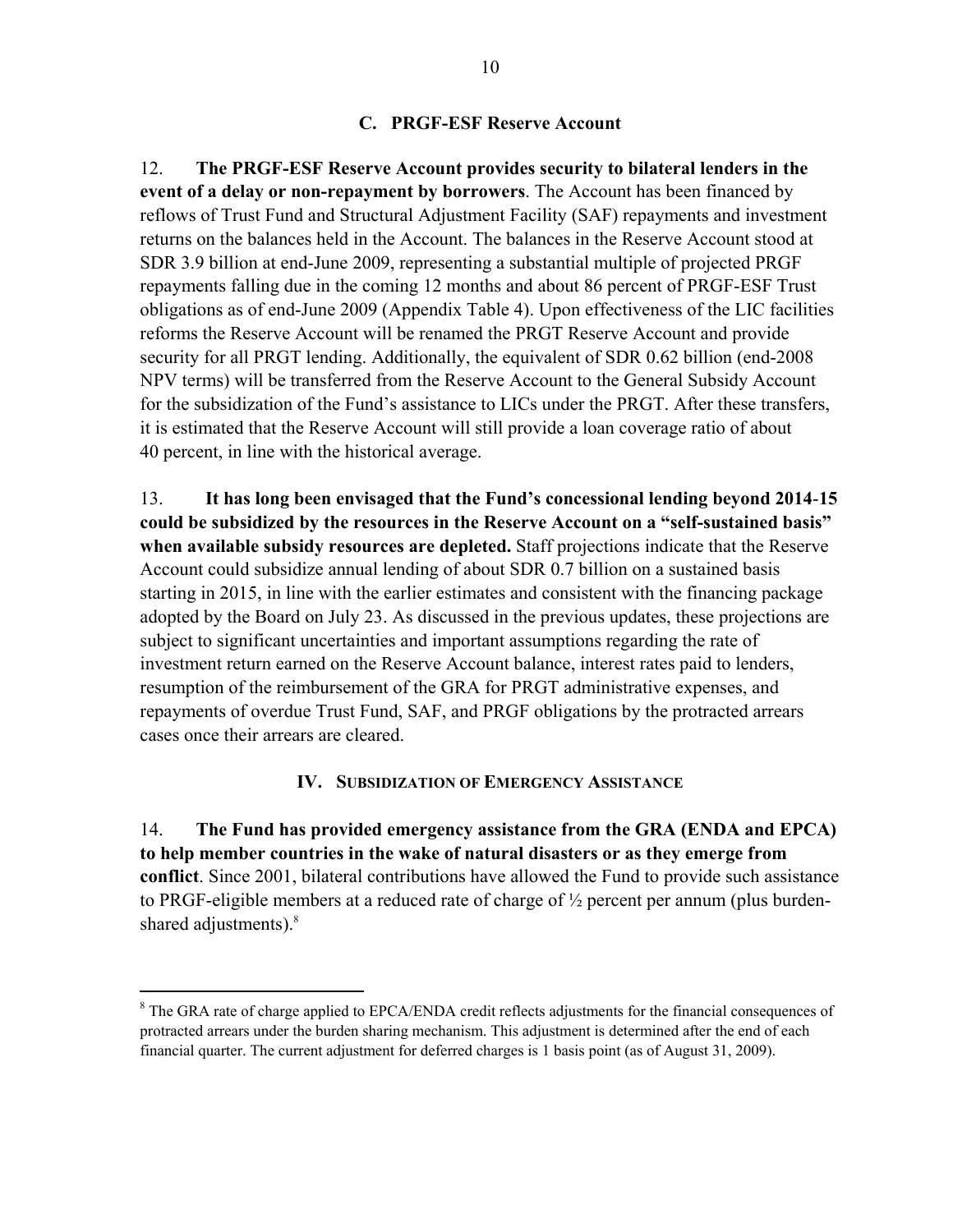15. **There have been several new developments since the last update**. In July 2009, Korea made a commitment to provide KRW 1 billion (SDR 0.5 million) for the subsidization of both EPCA and ENDA credit and disbursed the contribution shortly thereafter. On the borrowing side, Guinea-Bissau requested a third purchase under the EPCA of about SDR 1.8 million (12.5 percent of quota). This brings the total number of countries that have benefited from the subsidization of ENDA/EPCA to 17 with 31 requests (Appendix Table 6).

16. **The LIC reform package has important implications for the Fund's emergency assistance to eligible members**. When the reform becomes effective, a temporary subsidization of the rate of charge to zero percent will be provided in respect of outstanding ENDA/EPCA credit through end-January 2012. It is expected that seven countries would benefit from such relief; of these, two members have outstanding EPCA credit (Comoros and Guinea-Bissau) and five members have outstanding ENDA credit (Bangladesh, Dominica, Grenada, Maldives, and Sri Lanka). It is estimated that currently available resources will be sufficient to subsidize existing ENDA/EPCA credit, including the temporary interest relief. EPCA/ENDA will remain GRA facilities following the LIC reforms, but the administered account for EPCA/ENDA subsidies will not provide subsidies for EPCA/ENDA credit approved after the effective date of the LIC reforms. Rather, new concessional emergency assistance will be provided to qualifying members under the Rapid Credit Facility and financed by the relevant loan and subsidy resources available in the PRGT.

# **V. FINANCING OF HIPC AND MDRI DEBT RELIEF**

17. **The Fund has, to date, provided SDR 4.6 billion of debt relief to eligible countries**. This includes debt relief of SDR 2.3 billion to 35 countries under the HIPC Initiative and SDR 2.3 billion to 27 countries under the MDRI (Appendix Tables 7 and 8). $\degree$ Since the last update, the Central African Republic and Haiti have reached the HIPC completion point. The Central African Republic has also received debt relief under the MDRI.

# **A. Remaining HIPCs**

18. **Following the attainment of the HIPC completion point by two countries since the last update, the Fund's cost of debt relief to the remaining HIPCs is now estimated**  at SDR 0.4 billion (Table 6).<sup>10</sup> In early 2009, Nepal communicated its decision not to avail itself to debt relief under the HIPC Initiative and is therefore excluded from the cost

 $\overline{a}$ 

<sup>&</sup>lt;sup>9</sup> MDRI debt relief has been extended to 25 of the 26 countries that have reached HIPC completion point and two non-HIPCs (Cambodia and Tajikistan) with per capita income of US\$380 or less.

<sup>&</sup>lt;sup>10</sup> As of end-June 2009 in end-June 2009 NPV terms, excluding Somalia, Sudan and Zimbabwe.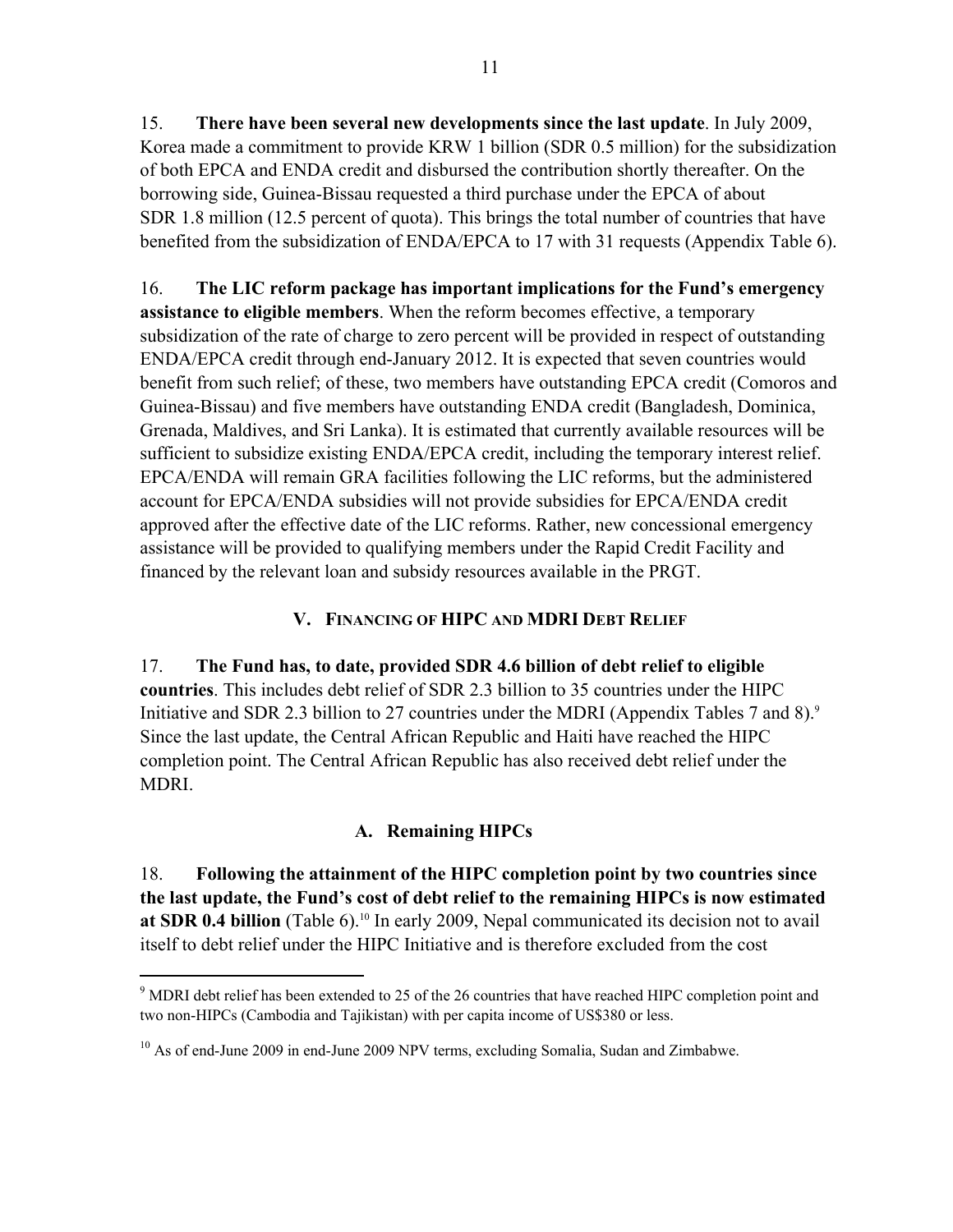estimates. The estimated cost associated with the remaining countries identified during the ring-fencing exercise is lower by about SDR 7 million due to the removal of Nepal from the  $cost$  estimate.<sup>11</sup>

> Table 6. Financing of Debt Relief to the Remaining HIPCs

| uit indirialilling i ill. Os<br>(In billions of SDRs; end-June 2009 NPV terms) |      |
|--------------------------------------------------------------------------------|------|
| Resources available in                                                         | 0.8  |
| HIPC sub-account 1/                                                            | 0.5  |
| <b>MDRI-I Trust</b>                                                            | 0.3  |
| <b>MDRI-II Trust</b>                                                           | 0.04 |
| <b>Financing needed from</b>                                                   | 0.4  |
| HIPC sub-account                                                               | 0.4  |
| <b>MDRI-I Trust</b>                                                            | 0.04 |
| <b>MDRI-II Trust</b>                                                           | 0.01 |
| <b>Remaining balance</b>                                                       | 0.4  |
| HIPC sub-account                                                               | 0.1  |
| <b>MDRI-I Trust</b>                                                            | 0.3  |
| <b>MDRI-II Trust</b>                                                           | 0.03 |

1/ Including resources in the HIPC Umbrella account.

19. **Available resources in the HIPC/MDRI accounts, at SDR 0.8 billion as of end-June 2009, are estimated to be sufficient to cover the projected cost**. 12 Specifically, available resources in the HIPC account are estimated to exceed the projected needs by about SDR 0.1 billion, largely reflecting lower costs for Côte d'Ivoire and Togo. The two MDRI Trusts are estimated to have a surplus of about SDR 0.3 billion, mainly due to delays in reaching the completion point by the Democratic Republic of the Congo. These estimates are based on assumptions regarding the timing of HIPC decision and completion points and the future path of interest rates, which are all subject to uncertainty. Moreover, they do not take into account potential needs for HIPC topping-up assistance, which are difficult to predict.13

20. **The estimated cost of debt relief to Liberia is about SDR 550 million**. This is slightly higher than the previous estimates, reflecting the assumptions regarding the timing of the completion point and the interest rate path. In total, 102 member countries have pledged

1

<sup>&</sup>lt;sup>11</sup> Members that are HIPC eligible based on the ring-fencing exercise but have decided not to avail themselves of debt relief under the HIPC Initiative (Nepal and the Kyrgyz Republic) are excluded from the current cost estimate. These members could reconsider their decision at any time, in which case the cost estimate would need to be revised accordingly.

<sup>&</sup>lt;sup>12</sup> Excluding Liberia.

<sup>&</sup>lt;sup>13</sup> To date, the Board has approved topping-up assistance to six countries (Burkina Faso, Ethiopia, Malawi, Niger, Rwanda, and São Tomé and Príncipe), amounting to SDR 63 million.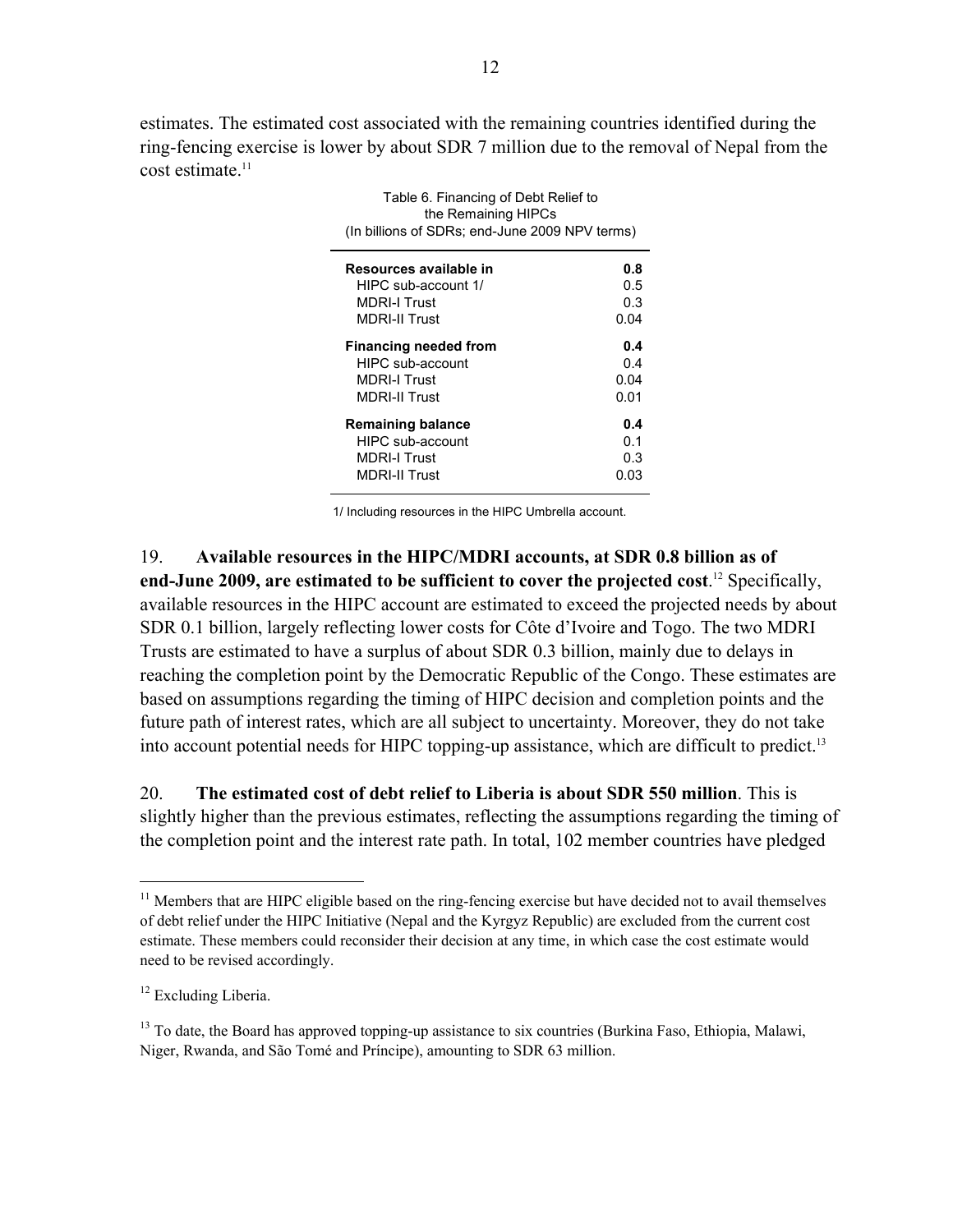contributions. To date, 75 contributors have transferred SDR 400 million of their contributions to the Liberia Administered Account, while 12 others have placed their contributions of SDR 30 million in the PRGF-HIPC Trust. Commitments of SDR 119 million made by the remaining contributors have not yet been received. As Liberia is making rapid progress toward its HIPC completion point, it is important that these contributors make efforts to disburse their commitments as soon as possible (Appendix Table 9).

# **B. Protracted Arrears Cases**

21. **Providing debt relief to Somalia and Sudan would require substantial additional resources**. As of end-June 2009, the total stock of arrears of the two countries to the Fund amounted to SDR 1.2 billion. As the costs for providing debt relief to these countries were not included in the original financing framework of the HIPC Initiative and the MDRI,<sup>14</sup> additional financing would need to be identified and secured when these members are ready to clear their arrears and embark on the HIPC Initiative.<sup>15</sup> The approach developed for Liberia's arrears clearance and debt relief, including the financing modalities, could provide a useful framework for Sudan and Somalia at an appropriate time.

22. **Additional resources could also potentially be needed to provide debt relief to Zimbabwe, if it were assessed to be eligible**. Currently, Zimbabwe is neither PRGF-eligible nor on the list of "ring-fenced" countries that could benefit from the HIPC Initiative. However, when Zimbabwe is ready to clear its arrears to the PRGF-ESF Trust (SDR 89 million at end-June 2009), an assessment would need to be made of Zimbabwe's eligibility for the HIPC Initiative based on relevant criteria, including whether the NPV of its debt at end-2004 exceeded the HIPC thresholds. Additional resources could be needed to cover any such HIPC and "beyond-HIPC" debt relief for Zimbabwe.

 $\overline{a}$ 

<sup>&</sup>lt;sup>14</sup> Neither Somalia nor Sudan are eligible for debt relief under the MDRI, as there would be no MDRI-eligible debt following the clearance of their arrears. It is possible, however, that they could be considered for non-MDRI "beyond-HIPC" debt relief, as was done in the case of Liberia.

 $15$  In the context of the MDRI in 2005, the G-8 committed that donors would provide the extra resources necessary for full debt relief at completion point for the three protracted arrears cases (Liberia, Somalia, and Sudan).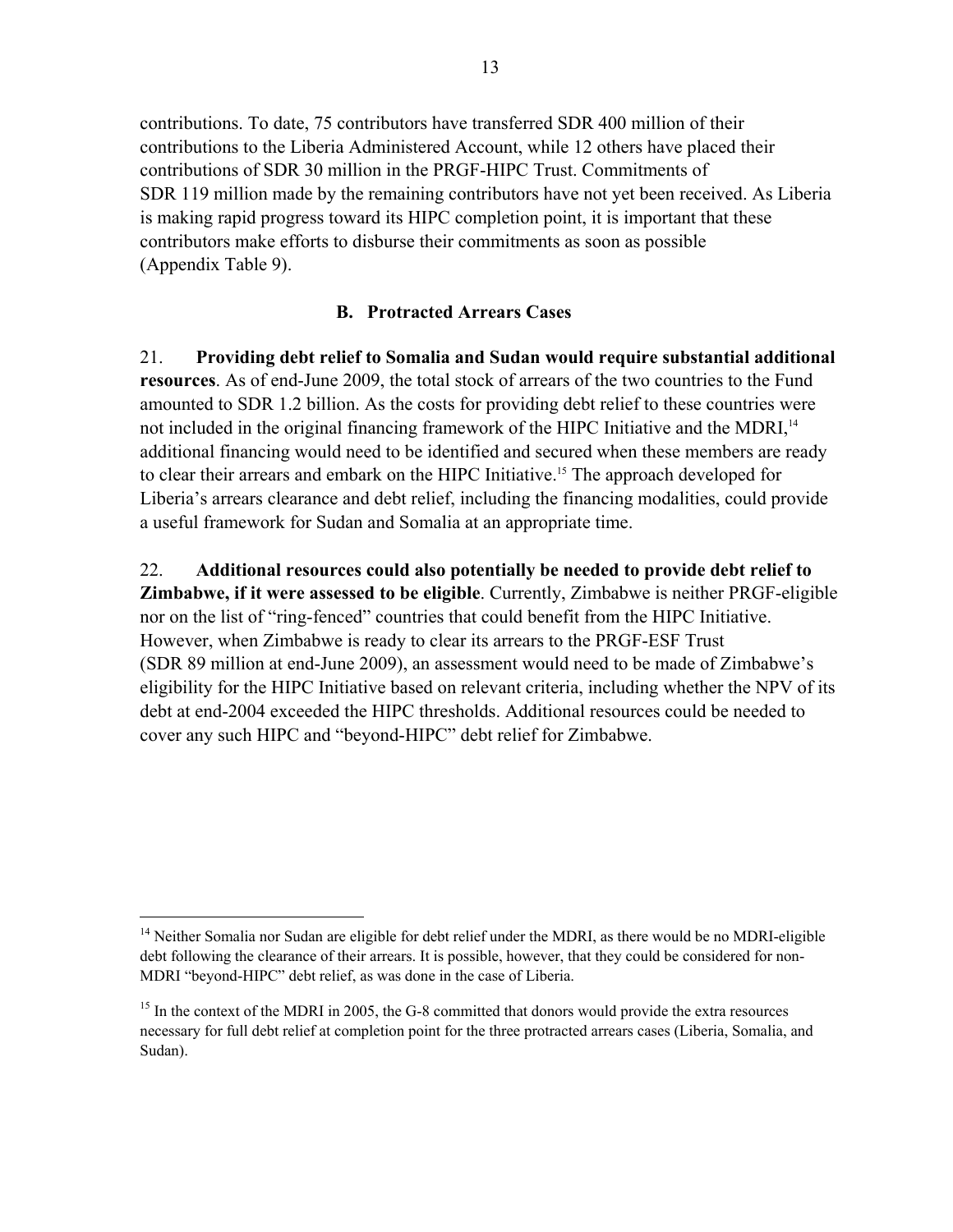|                                   |                          | PRGF-ESF Trust 1/2/                  | PRGF-HIPC Trust          |                     |                                       |                           |
|-----------------------------------|--------------------------|--------------------------------------|--------------------------|---------------------|---------------------------------------|---------------------------|
|                                   |                          | Subsidy contributions "as needed" 3/ |                          |                     | Subsidies and HIPC                    | Of which:                 |
|                                   | For<br>subsidization     | For MDRI<br>debt relief              | Total                    | Loan<br>commitments | grant contributions<br>"as needed" 3/ | Pending<br>"as needed" 3/ |
| <b>TOTAL</b>                      | 2,069.0                  | 1,120.0                              | 3,189.0                  | 15,759.7            | 1,562.3                               | 32.2                      |
| <b>Major industrial countries</b> | 1,297.1                  | 818.8                                | 2,115.9                  | 12,864.8            | 880.5                                 |                           |
| Canada                            | 129.6                    | 84.8                                 | 214.4                    | 700.0               | 48.8                                  | --                        |
| France                            | 233.8                    | 116.4                                | 350.2                    | 2,900.0 4/          | 82.2                                  | $\overline{a}$            |
| Germany                           | 113.2                    | 66.1                                 | 179.3                    | 2,750.0             | 127.2                                 |                           |
| Italy                             | 52.6                     | 84.4                                 | 137.0                    | 1,380.0             | 63.6                                  |                           |
| Japan                             | 401.8                    | 253.4                                | 655.2                    | 5,134.8             | 144.0                                 |                           |
| United Kingdom                    | 266.2                    | 155.4                                | 421.6                    |                     | 82.2                                  |                           |
| <b>United States</b>              | 99.8                     | 58.3                                 | 158.1                    | Ξ.                  | 332.6                                 |                           |
| Other advanced countries          | 646.0                    | 250.4                                | 896.4                    | 2,452.8             | 299.7                                 |                           |
| Australia                         | 12.5                     | 3.7                                  | 16.2                     | $\overline{a}$      | 24.8                                  | --                        |
| Austria                           | 61.0                     | $\overline{\phantom{a}}$             | 61.0                     | $\overline{a}$      | 14.3                                  |                           |
| Belgium                           | 66.1                     | 39.5                                 | 105.6                    | 350.0               | 35.3                                  | ٠.                        |
| Denmark                           | 40.4                     | 23.6                                 | 64.0                     | 100.0               | 18.5                                  | --                        |
| Finland                           | 25.9                     | 15.1                                 | 41.1                     | --                  | 8.0                                   |                           |
| Greece                            | 22.8                     | 13.3                                 | 36.1                     | $\sim$              | 6.3                                   |                           |
| Iceland                           | 2.6                      | 1.5                                  | 4.2                      | $\sim$              | 0.9                                   |                           |
| Ireland                           | 5.3                      | 2.4                                  | 7.7                      |                     | 5.9                                   |                           |
| Israel                            | $\overline{\phantom{a}}$ | $\overline{a}$                       | $\overline{\phantom{a}}$ | $\overline{a}$      | 1.8                                   | --                        |
| Korea                             | 39.8                     | 21.0                                 | 60.8                     | 92.7                | 15.9                                  | --                        |
| Luxembourg                        | 12.9                     | Ξ.                                   | 12.9                     | --                  | 0.7                                   |                           |
| Netherlands                       | 128.5                    | $\sim$                               | 128.5                    | 450.0               | 45.4                                  |                           |
| New Zealand                       | $\overline{\phantom{a}}$ | $\overline{\phantom{a}}$             | $\sim$                   | ÷.                  | 1.7                                   | --                        |
| Norway                            | 26.8                     | 15.7                                 | 42.5                     | 150.0               | 18.5                                  |                           |
| Portugal                          | 2.6                      | 1.4                                  | 4.0                      | $\overline{a}$      | 6.6                                   |                           |
| San Marino                        | $\sim$                   | $\sim$                               | $\sim$                   | $\overline{a}$      | $0.0*$                                | --                        |
| Singapore                         | 11.1                     | 6.5                                  | 17.6                     | Ξ.                  | 16.5                                  |                           |
| Spain                             | 13.5                     | 3.1                                  | 16.6                     | 708.4               | 23.3                                  |                           |
| Sweden                            | 109.0                    | 65.0                                 | 174.0                    | $\sim$              | 18.3                                  |                           |
| Switzerland                       | 65.2                     | 38.5                                 | 103.6                    | 601.7               | 37.0                                  |                           |
| <b>Fuel exporting countries</b>   | 10.2                     | 6.1                                  | 16.3                     | 49.5                | 114.3                                 | 23.2                      |
| Algeria                           | $\overline{a}$           |                                      | Ξ.                       | $\overline{a}$      | 5.5                                   | $\sim$                    |
| <b>Bahrain</b>                    | $\overline{\phantom{a}}$ | $\sim$                               | --                       | $\sim$              | 0.9                                   | 0.9                       |
| Brunei Darussalam                 | $\overline{a}$           | Ξ.                                   | --                       |                     | 0.1                                   | $\overline{\phantom{a}}$  |
| Gabon                             | $\sim$                   | $\overline{a}$                       | $\sim$                   | $\sim$              | 2.5                                   | 1.9                       |
| Iran, Islamic Republic of         | 1.0                      | 0.6                                  | 1.5                      | $\sim$              | 2.2                                   | ÷.                        |
| Kuwait                            | $\overline{a}$           | Ξ.                                   | --                       | --                  | 3.1                                   |                           |
| Libya                             | $\sim$                   | $\sim$                               | --                       | $\sim$              | 7.3                                   |                           |
| Nigeria                           | $\overline{\phantom{a}}$ | $\sim$                               | Ξ.                       | $\sim$              | 13.9                                  | $\sim$                    |
| Oman                              | $\overline{a}$           |                                      | ۵.                       |                     | 0.8                                   |                           |
| Qatar                             | $\sim$                   | $\sim$                               | $\overline{a}$           | $\overline{a}$      | 0.5                                   |                           |
| Saudi Arabia                      | 9.2                      | 5.5                                  | 14.7                     | 49.5                | 53.5                                  |                           |
| <b>United Arab Emirates</b>       | -−                       |                                      |                          |                     | 3.8                                   |                           |
| Venezuela                         | $\overline{\phantom{a}}$ | $\overline{a}$                       | $\overline{a}$           | $\overline{a}$      | 20.4                                  | 20.4                      |
|                                   |                          |                                      |                          |                     |                                       |                           |

Appendix Table 1. Summary of Bilateral Contributions to the PRGF-ESF and PRGF-HIPC Trusts (In millions of SDRs; as of end-June 2009)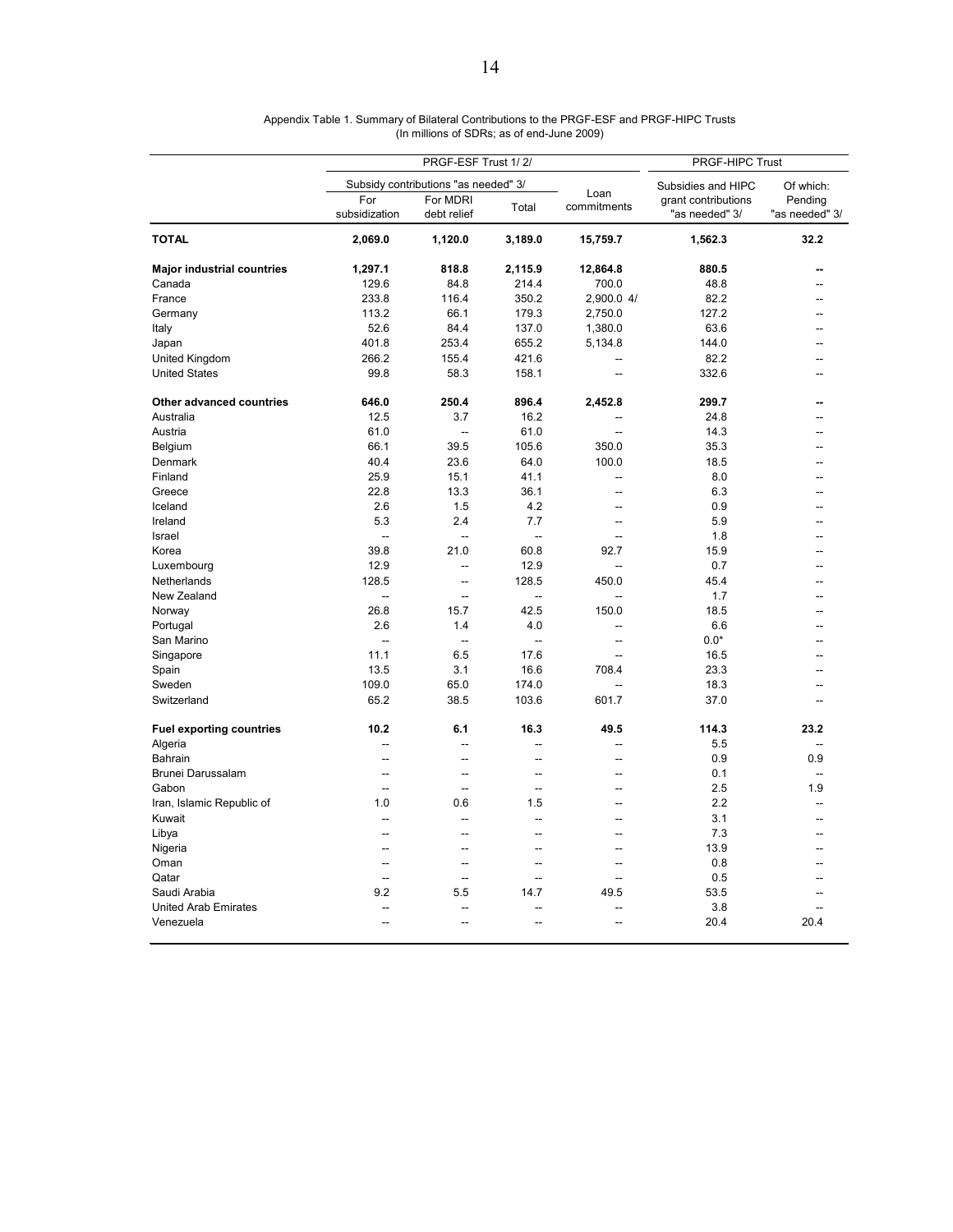|                                |                      | PRGF-ESF Trust 1/2/                  |                          |                     | PRGF-HIPC Trust                       |                           |
|--------------------------------|----------------------|--------------------------------------|--------------------------|---------------------|---------------------------------------|---------------------------|
|                                |                      | Subsidy contributions "as needed" 3/ |                          |                     | Subsidies and HIPC                    | Of which:                 |
|                                | For<br>subsidization | For MDRI<br>debt relief              | Total<br>committed       | Loan<br>commitments | grant contributions<br>"as needed" 3/ | Pending<br>"as needed" 3/ |
| Other developing countries     | 103.9                | 44.8                                 | 148.7                    | 355.6               | 224.7                                 | 9.1                       |
| Argentina                      | 19.7                 | 11.5                                 | 31.2                     |                     | 16.2                                  | 6.4                       |
| Bangladesh                     | 0.5                  | 0.2                                  | 0.8                      | ц,                  | 1.7                                   |                           |
| Barbados                       | --                   | $\overline{\phantom{a}}$             | $\overline{a}$           | $\sim$              | 0.4                                   |                           |
| <b>Belize</b>                  | --                   | --                                   | $\overline{\phantom{a}}$ | --                  | 0.3                                   |                           |
| Botswana                       | 1.0                  | 0.6                                  | 1.6                      | $\sim$              | 6.4                                   |                           |
| <b>Brazil</b>                  | $\sim$               | $\overline{a}$                       | $\overline{a}$           | --                  | 15.0                                  |                           |
| Cambodia                       | $\overline{a}$       | $\overline{a}$                       | $\overline{\phantom{a}}$ |                     | $0.0*$                                |                           |
| Chile                          | 2.2                  | 1.3                                  | 3.6                      | $\sim$              | 4.4                                   |                           |
| China                          | 9.7                  | 4.2                                  | 13.9                     | 200.0               | 19.7                                  |                           |
| Colombia                       | -−                   | --                                   | 44                       | --                  | 0.9                                   |                           |
| Cyprus                         | --                   | $\overline{\phantom{a}}$             | $\sim$                   | $\overline{a}$      | 0.8                                   | --                        |
| Dominican Republic             | --                   | ۵.                                   | ц,                       | $\overline{a}$      | 0.5                                   | 0.5                       |
| Egypt                          | 7.4                  | 4.3                                  | 11.8                     | 155.6               | 1.3                                   |                           |
| Fiji                           | $\overline{a}$       | $\overline{a}$                       | $\sim$                   | $\overline{a}$      | 0.1                                   | --                        |
| Ghana                          | Ξ.                   | --                                   | Ξ.                       | Ξ.                  | 0.5                                   |                           |
| Grenada                        | $\overline{a}$       | $\overline{a}$                       | $\sim$                   | $\sim$              | 0.1                                   | 0.1                       |
| India                          | 11.7                 | Ξ.                                   | 11.7                     |                     | 22.9                                  |                           |
|                                |                      |                                      |                          |                     | 8.2                                   |                           |
| Indonesia                      | 3.7                  | 2.1                                  | 5.8<br>$\overline{a}$    |                     | 2.7                                   |                           |
| Jamaica                        | --                   | $\overline{a}$                       |                          | $\overline{a}$      |                                       | --                        |
| Lebanon                        | $\overline{a}$       | $\overline{\phantom{a}}$             | 44                       | --                  | 0.4                                   | 0.4                       |
| Malaysia                       | 19.1                 | 11.2                                 | 30.3                     |                     | 12.7                                  | --                        |
| Maldives                       | $\overline{a}$       | $\overline{a}$                       | ÷.                       | $\sim$              | $0.0*$                                | 0.0                       |
| Malta                          | 0.9                  | 0.5                                  | 1.3                      | --                  | 1.1                                   |                           |
| <b>Mauritius</b>               | $\sim$               | --                                   | $\sim$                   | $\sim$              | 0.1                                   |                           |
| Mexico                         | $\overline{a}$       | $\overline{\phantom{a}}$             | $\overline{\phantom{a}}$ | $\overline{a}$      | 54.5                                  |                           |
| Micronesia, F. S.              | --                   | -−                                   | $\overline{\phantom{a}}$ | --                  | $0.0*$                                |                           |
| Morocco                        | 5.4                  | 3.2                                  | 8.6                      | $\overline{a}$      | 1.6                                   |                           |
| Pakistan                       | 2.0                  | 0.3                                  | 2.4                      | --                  | 3.4                                   |                           |
| Paraguay                       | --                   | --                                   | $\overline{a}$           | --                  | 0.1                                   |                           |
| Peru                           | $\overline{a}$       | --                                   | $\overline{a}$           | $\overline{a}$      | 2.5                                   |                           |
| Philippines                    | --                   | --                                   | --                       | $\overline{a}$      | 6.7                                   |                           |
| Samoa                          | $\overline{a}$       | --                                   | --                       | $\sim$              | $0.0*$                                |                           |
| South Africa                   | Ξ.                   | ۵.                                   | ÷.                       | Ξ.                  | 28.6                                  |                           |
| Sri Lanka                      |                      |                                      | Ξ.                       |                     | 0.6                                   |                           |
| St. Lucia                      | $\overline{a}$       | $\overline{a}$                       | $\overline{a}$           | $\overline{a}$      | 0.1                                   |                           |
| St. Vincent and the Grenadines | --                   | --                                   | --                       | --                  | 0.1                                   |                           |
| Swaziland                      | Ξ.                   | --                                   | 44                       | --                  | $0.0^{\star}$                         |                           |
| Thailand                       | 7.4                  | 4.4                                  | 11.9                     | $\overline{a}$      | 4.5                                   |                           |
| Tonga                          | --                   | --                                   | $\overline{a}$           | ۵.                  | $0.0*$                                |                           |
| <b>Trinidad and Tobago</b>     | $\overline{a}$       | $\overline{\phantom{a}}$             | $\overline{a}$           | $\sim$              | 1.6                                   | 1.6                       |
| Tunisia                        | 0.6                  | 0.3                                  | 0.9                      | Ξ.                  | 1.5                                   |                           |
| Turkey                         | 11.7                 | --                                   | 11.7                     |                     | $\overline{a}$                        |                           |
| Uruguay                        | 0.8                  | 0.5                                  | 1.3                      | $\overline{a}$      | 2.2                                   | --                        |
| Vanuatu                        |                      |                                      |                          |                     | 0.1                                   | 0.1                       |
| Vietnam                        | $\overline{a}$       | $\overline{\phantom{a}}$             | $\overline{a}$           | $\sim$              | 0.4                                   | $\overline{a}$            |
|                                |                      |                                      |                          |                     |                                       |                           |

Appendix Table 1 (continued). Summary of Bilateral Contributions to the PRGF-ESF and PRGF-HIPC Trusts (In millions of SDRs; as of end-June 2009)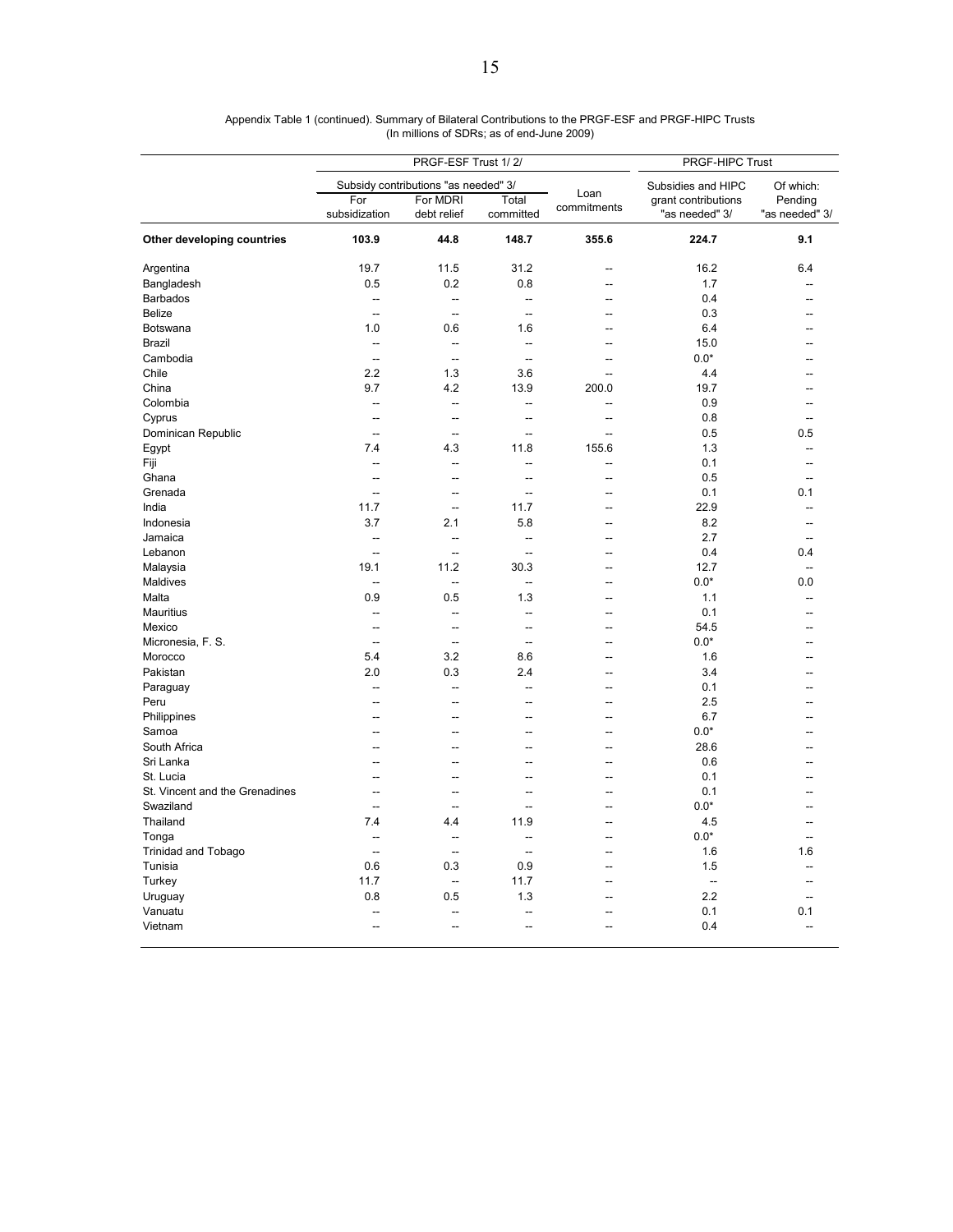|                                                                       | PRGF-ESF Trust 1/2/                  |                         |                    |                     | <b>PRGF-HIPC Trust</b>                |                           |  |  |
|-----------------------------------------------------------------------|--------------------------------------|-------------------------|--------------------|---------------------|---------------------------------------|---------------------------|--|--|
|                                                                       | Subsidy contributions "as needed" 3/ |                         |                    |                     | Subsidies and HIPC                    | Of which:                 |  |  |
|                                                                       | For<br>subsidization                 | For MDRI debt<br>relief | Total<br>committed | Loan<br>commitments | grant contributions<br>"as needed" 3/ | Pending<br>"as needed" 3/ |  |  |
| <b>Countries in transition</b>                                        | 11.8                                 |                         | 11.8               | --                  | 42.9                                  |                           |  |  |
| Croatia                                                               |                                      |                         |                    |                     | 0.4                                   |                           |  |  |
| Czech Republic                                                        | 11.8                                 | --                      | 11.8               |                     | 4.1                                   |                           |  |  |
| Estonia                                                               | --                                   |                         | --                 |                     | 0.5                                   |                           |  |  |
| Hungary                                                               | --                                   |                         |                    |                     | 6.0                                   |                           |  |  |
| Latvia                                                                |                                      |                         |                    |                     | 1.0                                   |                           |  |  |
| Poland                                                                | --                                   |                         | --                 |                     | 12.0                                  |                           |  |  |
| <b>Russian Federation</b>                                             | --                                   |                         |                    |                     | 14.6                                  |                           |  |  |
| Slovak Republic                                                       | --                                   |                         |                    |                     | 4.0                                   |                           |  |  |
| Slovenia                                                              | --                                   |                         |                    |                     | 0.4                                   |                           |  |  |
| Memorandum Item:<br><b>OPEC Fund for International</b><br>Development |                                      |                         |                    | 37.0                |                                       |                           |  |  |

#### (In millions of SDRs; as of end-June 2009) Appendix Table 1 (concluded). Summary of Bilateral Contributions to the PRGF-ESF and PRGF-HIPC Trusts

\* Less than SDR 5,000.

1/ Subsidy contributions of Bangladesh, Belgium, Czech Republic, India, Luxembourg, Netherlands, Saudi Arabia, Sweden, and Thailand are held in the PRGF Subsidy Account. Tunisia's contribution is held in both PRGF Subsidy Account and ESF Subsidy Account. All other countries' contributions are held in the PRGF-ESF Subsidy Account.

2/ Excludes the G-8 commitment of SDR 100 million in end-2005 NPV terms, new ESF subsidy contributions, and any contribution made in the context of the LIC reform of 2009.

3/ Estimated values of total contributions include forthcoming contributions that are not yet received. The term "as needed" refers to the nominal sum of concessional assistance taking into account the profile of subsidy needs associated with PRGF lending and the provision of HIPC assistance, respectively.

4/ A borrowing agreement in the amount of SDR 670 million became effective on August 20, 2009. The loan and associated subsidy contribution were pledged in support of the establishment of the ESF.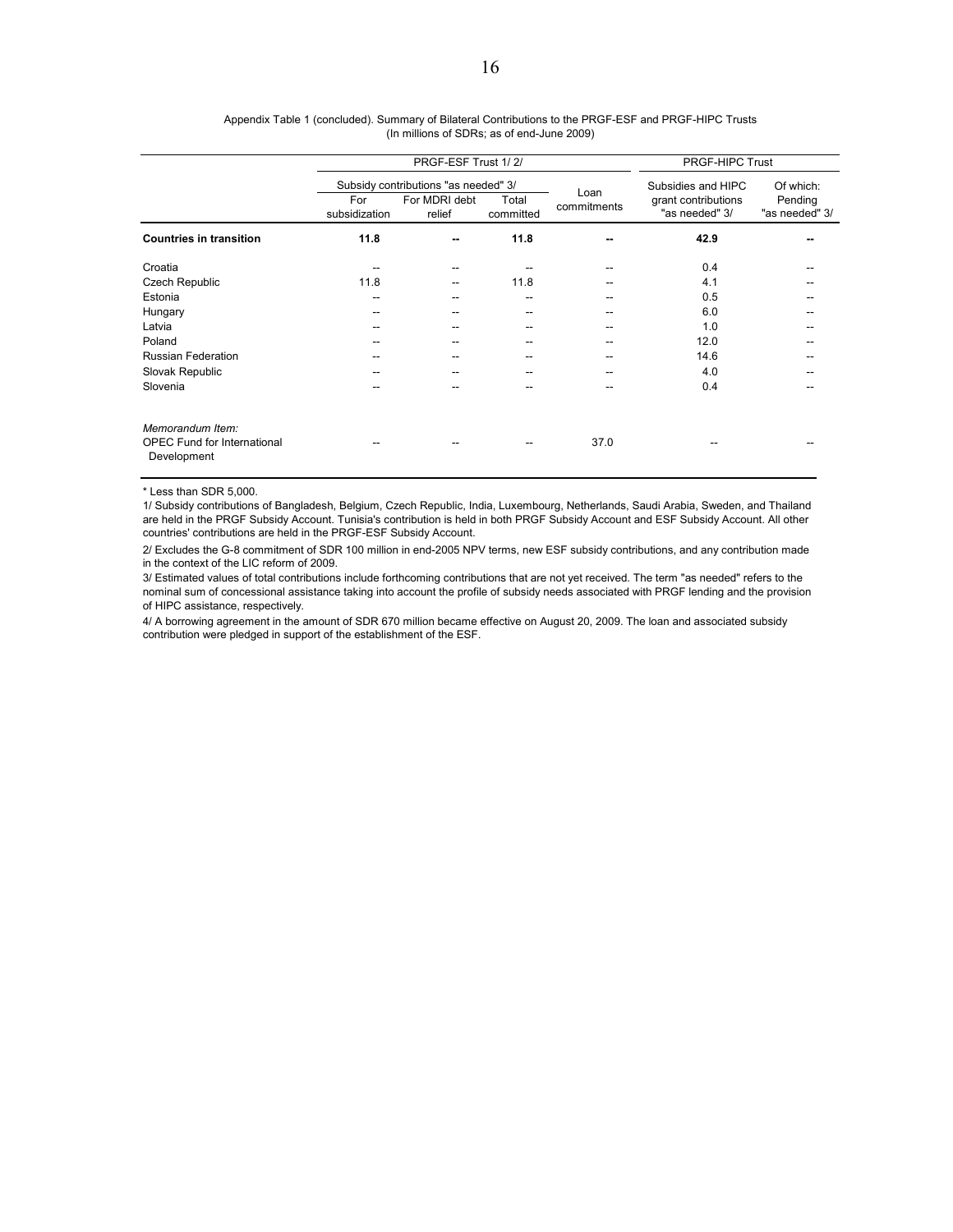#### Appendix Table 2. PRGF-ESF Trust—Loan Agreements

(In millions of SDRs; as of end-June 2009)

|                                                                  |                                |                                        |                     | Amount Disbursed |                             |                                        | Amount                           |
|------------------------------------------------------------------|--------------------------------|----------------------------------------|---------------------|------------------|-----------------------------|----------------------------------------|----------------------------------|
|                                                                  | Effective date<br>of agreement | <b>Expiration date</b><br>for drawings | Loan<br>commitments | Amount           | In percent of<br>commitment | Early repayment<br>related to the MDRI | outstanding                      |
| <b>Belgium</b>                                                   |                                |                                        |                     |                  |                             |                                        |                                  |
| National Bank of Belgium 1/                                      | Jul. 2, 1999                   | Dec. 31, 2014                          | 350.0               | 326.4            | 93.3                        | 163.0                                  | 125.1                            |
| Canada                                                           |                                |                                        |                     |                  |                             |                                        |                                  |
| Government of Canada                                             | Feb. 22, 1989                  | Dec. 31, 1997                          | 300.0               | 300.0            | 100.0                       | 16.1                                   |                                  |
| Government of Canada                                             | May 9, 1995                    | Dec. 31, 2005                          | 400.0               | 400.0            | 100.0                       | 110.1                                  | 154.7                            |
| China                                                            |                                |                                        |                     |                  |                             |                                        |                                  |
| Government of China 1/                                           | Jul. 05, 1994                  | Dec. 31, 2014                          | 200.0               | 200.0            | 100.0                       | 49.0                                   | 86.7                             |
| <b>Denmark</b>                                                   |                                |                                        |                     |                  |                             |                                        |                                  |
| National Bank of Denmark                                         | May 3, 2000                    | Dec. 31, 2003                          | 100.0               | 100.0            | 100.0                       | 100.0                                  |                                  |
| Egypt                                                            |                                |                                        |                     |                  |                             |                                        |                                  |
| Central Bank of Egypt 1/                                         | Jun. 13, 1994                  | Dec. 31, 2014                          | 155.6               | 128.8            | 82.7                        | 21.9                                   | 37.9                             |
| France 2/                                                        |                                |                                        |                     |                  |                             |                                        |                                  |
| Agence Française de Développement 3/                             | Apr. 05, 1988                  | Dec. 31, 1997                          | 800.0               | 800.0            | 100.0                       | $\overline{\phantom{a}}$               |                                  |
| Agence Française de Développement 3/                             | Jan. 03, 1995                  | Dec. 31, 2005                          | 750.0               | 750.0            | 100.0                       | $\overline{\phantom{a}}$               | 167.6                            |
| Agence Française de Développement 1/3/                           | Dec. 17, 1999                  | Dec. 31, 2014                          | 1,350.0             | 1,008.6          | 74.7                        | 376.1                                  | 632.5                            |
| Germany                                                          |                                |                                        |                     |                  |                             |                                        |                                  |
| Kreditanstalt für Wiederaufbau<br>Kreditanstalt für Wiederaufbau | Mar. 31, 1989                  | Dec. 31, 1997                          | 700.0<br>700.0      | 700.0<br>700.0   | 100.0<br>100.0              | 19.7<br>313.0                          | $\overline{\phantom{a}}$<br>95.1 |
| Kreditanstalt für Wiederaufbau 1/                                | May 17, 1995<br>Jun. 19, 2000  | Dec. 31, 2005<br>Dec. 31, 2009         | 1,350.0             | 646.4            | 47.9                        | 209.6                                  | 398.5                            |
| Italy                                                            |                                |                                        |                     |                  |                             |                                        |                                  |
| Bank of Italy 4/                                                 | Oct. 04, 1990                  | Dec. 31, 1997                          | 370.0               | 370.0            | 100.0                       | 11.7                                   |                                  |
| Bank of Italy 4/                                                 | May. 29, 1998                  | Dec. 31, 2005                          | 210.0               | 210.0            | 100.0                       | 170.9                                  | $\overline{\phantom{a}}$         |
| Bank of Italy 1/                                                 | Mar. 1, 2000                   | Dec. 31, 2014                          | 800.0               | 687.8            | 86.0                        | 63.5                                   | 522.0                            |
| Japan                                                            |                                |                                        |                     |                  |                             |                                        |                                  |
| Japan Bank for International Cooperation 5/                      | Apr. 12, 1988                  | Dec. 31, 1997                          | 2,200.0             | 2,200.0          | 100.0                       |                                        |                                  |
| Japan Bank for International Cooperation 1/5/                    | Oct. 05, 1994                  | Dec. 31, 2014                          | 2,934.8             | 2,865.8          | 97.6                        | $\overline{a}$                         | 1.647.1                          |
| Korea                                                            |                                |                                        |                     |                  |                             |                                        |                                  |
| Bank of Korea                                                    | Apr. 20 1989                   | Dec. 31, 1997                          | 65.0                | 65.0             | 100.0                       | 0.3                                    |                                  |
| Bank of Korea                                                    | Jun. 20, 1994                  | Dec. 31, 2005                          | 27.7                | 27.7             | 100.0                       | 20.0                                   |                                  |
| <b>Netherlands</b>                                               |                                |                                        |                     |                  |                             |                                        |                                  |
| Bank of the Netherlands 1/                                       | Sep. 29, 1999                  | Dec. 31, 2014                          | 450.0               | 362.9            | 80.6                        | 55.2                                   | 254.3                            |
| Norway                                                           |                                |                                        |                     |                  |                             |                                        |                                  |
| Bank of Norway<br>Bank of Norway                                 | Apr. 14, 1988<br>Jun. 16, 1994 | Dec. 31, 1997<br>Dec. 31, 2005         | 90.0<br>60.0        | 90.0<br>60.0     | 100.0<br>100.0              | 2.7<br>32.5                            |                                  |
|                                                                  |                                |                                        |                     |                  |                             |                                        |                                  |
| <b>OPEC Fund for International Development 6/</b>                | Dec. 20, 1994                  | Dec. 31, 2005                          | 37.0                | 37.0             | 100.0                       | 25.7                                   |                                  |
| Spain                                                            |                                |                                        |                     |                  |                             |                                        |                                  |
| Bank of Spain 7/                                                 | Jun. 20, 1988                  | Jun. 30, 1993                          | 216.4               | 216.4            | 100.0                       | $\overline{\phantom{a}}$               |                                  |
| Government of Spain                                              | Feb. 08, 1995                  | Dec. 31, 2005                          | 67.0                | 67.0             | 100.0                       | $\overline{\phantom{a}}$               | 17.0                             |
| Bank of Spain 1/                                                 | Feb. 14, 2000                  | Dec. 31, 2014                          | 425.0               | 364.6            | 85.8                        | 41.4                                   | 323.2                            |
| Switzerland                                                      |                                |                                        |                     |                  |                             |                                        |                                  |
| Swiss Confederation 8/                                           | Dec. 23, 1988                  | Dec. 31, 1997                          | 200.0               | 200.0            | 100.0                       | $\overline{\phantom{a}}$               |                                  |
| Swiss National Bank 1/                                           | Jun. 22, 1995                  | Dec. 31, 2014                          | 401.7               | 351.5            | 87.5                        | 64.1                                   | 204.8                            |
| Subtotal                                                         |                                |                                        | 15,710.2            | 14,235.9         | 90.6                        | 1,866.5                                | 4,666.4                          |
| <b>Associated Agreement -</b>                                    |                                |                                        |                     |                  |                             |                                        |                                  |
| Saudi Fund for Development (SFD)                                 | Feb. 27, 1989                  | 9/                                     | 49.5                | 49.5             | 100.0                       |                                        |                                  |
| Total Loan and Associated Loan Agreements 10/                    |                                |                                        | 15,759.7            | 14,285.4         | 90.6                        | 1,866.5                                | 4,666.4                          |

1/ Including additional loan commitments for interim PRGF operations.

2/ A fourth borrowing agreement with the Agence Française de Développement (AFD) in the amount of SDR 670 million became effective on August 20, 2009.

3/ Before April 17, 1998, known as Caisse Française de Développement.

4/ In late 1999, the Bank of Italy replaced the Ufficio Italiano dei Cambi as lender to the PRGF Trust.

5/ On October 1, 1999, the Export-Import Bank of Japan merged with the Overseas Economic Cooperation Fund and became the Japan Bank for International Cooperation.

6/ The loan commitment is for the SDR equivalent of US\$50 million.

7/ The original loan commitment of the Bank of Spain was SDR 220 million; however, only SDR 216.4 million was drawn and disbursed by the expiration date for drawings.

8/ The full loan commitment of SDR 200 million was drawn in January 1989; this amount was fully disbursed to borrowers by March 1994.

9/ On August 26, 1998, the SFD indicated that it did not intend to make further loans in association with the PRGF.

10/ Any mismatch of outstanding resources between the amount owed by PRGF borrowers and the amount owed to PRGF lenders arises because of mismatches in timing between drawdowns from lenders to the Trust and disbursements of PRGF loans to borrowers.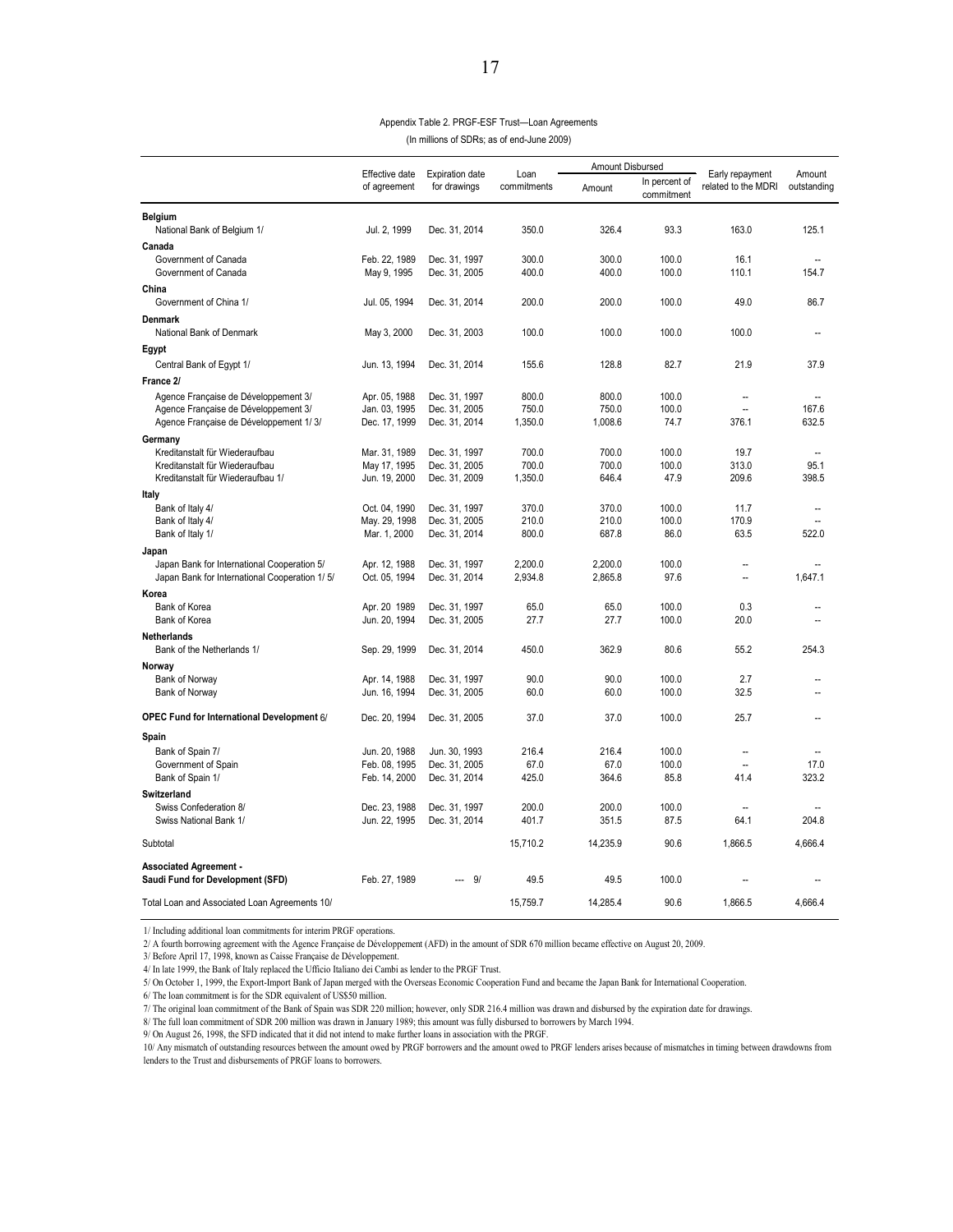|                                                 | Effective date of             |                                    |              | Deposit/Investment Amount |                | Interest<br>Rate | Maturity            |
|-------------------------------------------------|-------------------------------|------------------------------------|--------------|---------------------------|----------------|------------------|---------------------|
|                                                 | agreement                     | Vehicle 2/                         | Agreed       | Received                  | Outstanding    | (percent)        | (years)             |
| Austria                                         |                               |                                    |              |                           |                |                  |                     |
| <b>Austrian National Bank</b>                   | Jun. 8, 1988                  | Admin. Account                     | 60.0         | 60.0                      | $\sim$         | 0.5              | $5\frac{1}{2}$ -10  |
| <b>Austrian National Bank</b>                   | Apr. 19, 1994                 | Admin. Account                     | 50.0         | 50.0                      | $\overline{a}$ | 0.5              | $5\frac{1}{2} - 10$ |
| <b>Belgium</b>                                  |                               |                                    |              |                           |                |                  |                     |
| National Bank of Belgium                        | Jun. 30, 1989                 | Admin. Account                     | 100.0        | 100.0                     | Ξ.             | 0.5              | 10                  |
| National Bank of Belgium                        | Apr. 21, 1994                 | Admin. Account                     | 80.0         | 80.0                      | ц.             | 0.5              | 10                  |
| <b>Botswana</b>                                 |                               |                                    |              |                           |                |                  |                     |
| Bank of Botswana 3/4/                           | Jun. 30, 1994                 | Admin. Account                     | 6.9          | 6.9                       | $\sim$         | 2.0              | 10                  |
| Chile                                           |                               |                                    |              |                           |                |                  |                     |
| Banco Central de Chile                          | Aug. 24, 1994                 | Admin. Account                     | 15.0         | 15.0                      | --             | 0.5              | 5                   |
| Greece                                          |                               |                                    |              |                           |                |                  |                     |
| Bank of Greece                                  | Nov. 30, 1988                 | Admin. Account                     | 35.0         | 35.0                      | $\overline{a}$ | 0.5              | $5\frac{1}{2}$ -10  |
| <b>Bank of Greece</b>                           | Apr. 22, 1994                 | Admin. Account                     | 35.0         | 35.0                      | Ξ.             | 0.5              | $5\frac{1}{2}$ -10  |
| Indonesia                                       |                               |                                    |              |                           |                |                  |                     |
| Bank Indonesia 5/                               | Jun. 23, 1994                 | Admin. Account                     | 25.0         | 25.0                      | $\sim$         | $\sim$           | 10                  |
| Iran, Islamic Republic of                       |                               |                                    |              |                           |                |                  |                     |
| Central Bank of Iran                            | May 24, 1994                  | Admin, Account                     | 5.0          | 5.0                       | $\overline{a}$ | 0.5              | 10                  |
| Malaysia                                        |                               |                                    | 40.0         | 40.0                      | $\overline{a}$ | 0.5              | 10                  |
| Bank Negara Malaysia<br>Bank Negara Malaysia 4/ | May 17, 1988<br>Jun. 30, 1994 | Subsidy Account<br>Subsidy Account | 40.0         | 40.0                      | $\overline{a}$ | 2.0              | 10                  |
| Malta                                           |                               |                                    |              |                           |                |                  |                     |
| Central Bank of Malta                           | Dec. 13, 1989                 | Subsidy Account                    | 1.4          | 1.4                       | $\overline{a}$ | 0.5              | 13                  |
| Central Bank of Malta                           | May 27, 1994                  | PRGF-ESF                           | 1.4          | 1.4                       | $\overline{a}$ | 0.5              | 13                  |
|                                                 |                               | Subsidy Account                    |              |                           |                |                  |                     |
| Pakistan                                        |                               |                                    |              |                           |                |                  |                     |
| State Bank of Pakistan 6/                       | Apr. 21, 1994                 | PRGF-ESF                           | 10.0         | 10.0                      | 10.0           | 0.5              | 16                  |
|                                                 |                               | Subsidy Account                    |              |                           |                |                  |                     |
| Portugal                                        |                               |                                    |              |                           |                |                  |                     |
| Banco do Portugal                               | May 5, 1994                   | Admin. Account                     | 13.1         | 13.1                      | Ξ.             | 0.5              | $6 - 10$            |
| Saudi Arabia                                    |                               |                                    |              |                           |                |                  |                     |
| The Saudi Fund for Development and              | April 11, 2006                | PRGF-ESF                           | 132.6        | 38.2                      | 38.2           | 0.5              | 15%                 |
| the Kingdom of Saudi Arabia 7/                  |                               | Subsidy Account                    |              |                           |                |                  |                     |
| Singapore                                       |                               |                                    |              |                           |                |                  |                     |
| Monetary Authority of Singapore                 | Nov. 4, 1988                  | Subsidy Account                    | 40.0<br>40.0 | 40.0<br>40.0              | ц.             | 2.0<br>2.0       | 10<br>10            |
| Monetary Authority of Singapore 4/              | May 20, 1994                  | Subsidy Account                    |              |                           |                |                  |                     |
| Spain<br>Government of Spain 8/                 | Feb. 8, 1995                  | PRGF-ESF                           | 60.3         | 43.3                      | 13.1           | 0.5              | 10                  |
|                                                 |                               | Subsidy Account                    |              |                           |                |                  |                     |
| <b>Thailand</b>                                 |                               |                                    |              |                           |                |                  |                     |
| Bank of Thailand                                | Jun. 14, 1988                 | Subsidy Account                    | 20.0         | 20.0                      | $\overline{a}$ | 2.0              | 10                  |
| Bank of Thailand                                | Apr. 22, 1994                 | Subsidy Account                    | 40.0         | 40.0                      | $\sim$ $\sim$  | 2.0              | 10                  |
| <b>Trinidad and Tobago</b>                      |                               |                                    |              |                           |                |                  |                     |
| Government of Trinidad and Tobago               | Dec. 7, 2006                  | PRGF-ESF                           | 3.0          | 3.0                       | 3.0            | 1.0              | 10                  |
|                                                 |                               | Subsidy Account                    |              |                           |                |                  |                     |
| Tunisia                                         |                               |                                    |              |                           |                |                  |                     |
| Banque Centrale de Tunisie 9/                   | May 4, 1994                   | Subsidy Account                    | 3.6          | 3.6                       | --             | 0.5              | 10                  |
| Uruguay                                         |                               |                                    |              |                           |                |                  |                     |
| Banco Central del Uruguay 10/                   | Jul. 7, 1994                  | Subsidy Account                    | 7.2          | 7.2                       |                |                  | 10                  |
|                                                 |                               |                                    |              |                           |                |                  |                     |
| Total                                           |                               |                                    | 864.4        | 753.1                     | 64.3           |                  |                     |

#### Appendix Table 3. PRGF-ESF Trust—Subsidy Agreements 1/ (In millions of SDRs; as of end-June 2009)

1/ Subsidy contributions to the PRGF-ESF Trust result from the difference between the investment income on contributions and the below market rate of interest paid to contributors.

2/ In January 2006, the original PRGF Subsidy Account was renamed as the PRGF-ESF Subsidy Account, and two new subsidy accounts, the ESF Subsidy Account and the PRGF Subsidy Account, were established. For deposits/investments that have not yet expired, the current name of the account is presented. For deposits/investments that have been repaid, the old name of Subsidy Account is kept.

3/ Equivalent of US\$10 million (at the exchange rate of June 29, 1994).

4/ The Fund made early repayments to Botswana, Malaysia, and Singapore on March 1, 2004.

5/ Interest rate paid is equivalent to the return on investment by the Fund on this deposit (net of any costs), less 2.0 percent per annum. If the interest rate obtained is less than 2.0 per annum, the deposit shall bear zero interest.

6/ All the deposits will be repaid together at the end of sixteen years after the date of the first deposit.

7/ Including (i) a new investment of SDR 38.2 million; and (ii) a rollover of two investments of SDR 49.8 million and SDR 27.9 million and of the deposit of SDR 16.7 million from the PRGF-HIPC Trust upon their maturities in 2011, 2011-14, and 2018, respectively.

8/ The investment coincides with the repayment of each of the first nine (out of ten) semiannual installments of a drawing of the PRGF-ESF Trust loan of SDR 67 million from the Government of Spain (the Instituto de Crédito Oficial).

9/ Equivalent of US\$5 million (at the exchange rate of May 11, 1994).

10/ Interest rate paid is equivalent to the return on this investment by the Fund (net of any costs), less 2.6 percent per annum. If the interest rate obtained by the Fund is 2.6 percent per annum or less, the investment shall bear zero interest.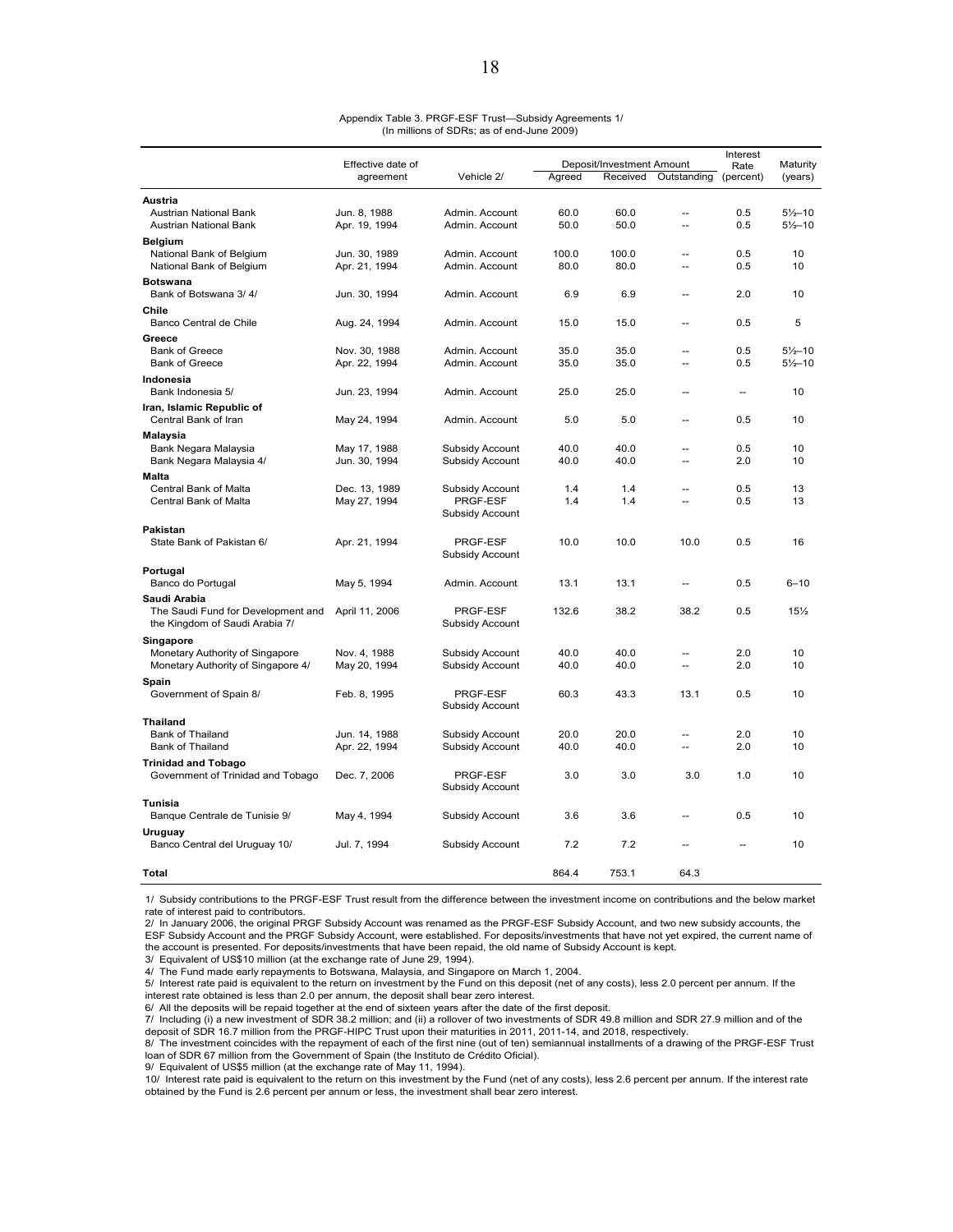|                                                    | Reserve Account<br>balance | Outstanding<br>PRGF-ESF credit | Reserve coverage<br>ratio (In percent) |  |  |  |
|----------------------------------------------------|----------------------------|--------------------------------|----------------------------------------|--|--|--|
|                                                    | (A)                        | (B)                            | (A)/(B)                                |  |  |  |
| 1988                                               | 169                        | 103                            | 164.1                                  |  |  |  |
| 1989                                               | 272                        | 510                            | 53.3                                   |  |  |  |
| 1990                                               | 395                        | 795                            | 49.7                                   |  |  |  |
| 1991                                               | 513                        | 1,320                          | 38.9                                   |  |  |  |
| 1992                                               | 630                        | 1,786                          | 35.3                                   |  |  |  |
| 1993                                               | 793                        | 2,005                          | 39.6                                   |  |  |  |
| 1994                                               | 1,009                      | 2,786                          | 36.2                                   |  |  |  |
| 1995                                               | 1,336                      | 3,919                          | 34.1                                   |  |  |  |
| 1996                                               | 1,716                      | 4,446                          | 38.6                                   |  |  |  |
| 1997                                               | 2,093                      | 4,892                          | 42.8                                   |  |  |  |
| 1998                                               | 2,345                      | 5,421                          | 43.3                                   |  |  |  |
| 1999                                               | 2,548                      | 5,820                          | 43.8                                   |  |  |  |
| 2000                                               | 2,714                      | 5,773                          | 47.0                                   |  |  |  |
| 2001                                               | 2,917                      | 5,971                          | 48.9                                   |  |  |  |
| 2002                                               | 3,079                      | 6,636                          | 46.4                                   |  |  |  |
| 2003                                               | 3,115                      | 6,703                          | 46.5                                   |  |  |  |
| 2004                                               | 3,174                      | 6,632                          | 47.9                                   |  |  |  |
| 2005                                               | 3,285                      | 6,185                          | 53.1                                   |  |  |  |
| 2006                                               | 3,392                      | 3,656 1/                       | 92.8                                   |  |  |  |
| 2007                                               | 3,557                      | 3,673                          | 96.8                                   |  |  |  |
| 2008                                               | 3,818                      | 3,895                          | 98.0                                   |  |  |  |
| End-June 2009                                      | 3,880                      | 4,515                          | 85.9                                   |  |  |  |
| Memorandum item:                                   |                            |                                |                                        |  |  |  |
| Projected PRGF repayments through June 2010<br>502 |                            |                                |                                        |  |  |  |
|                                                    |                            |                                |                                        |  |  |  |

 Appendix Table 4. PRGF-ESF Trust—Reserve Account Coverage (Millions of SDRs)

1/ The decline in total PRGF credit outstanding by about 40 percent from 2005 reflects early repayments arising from the delivery of HIPC and MDRI debt relief.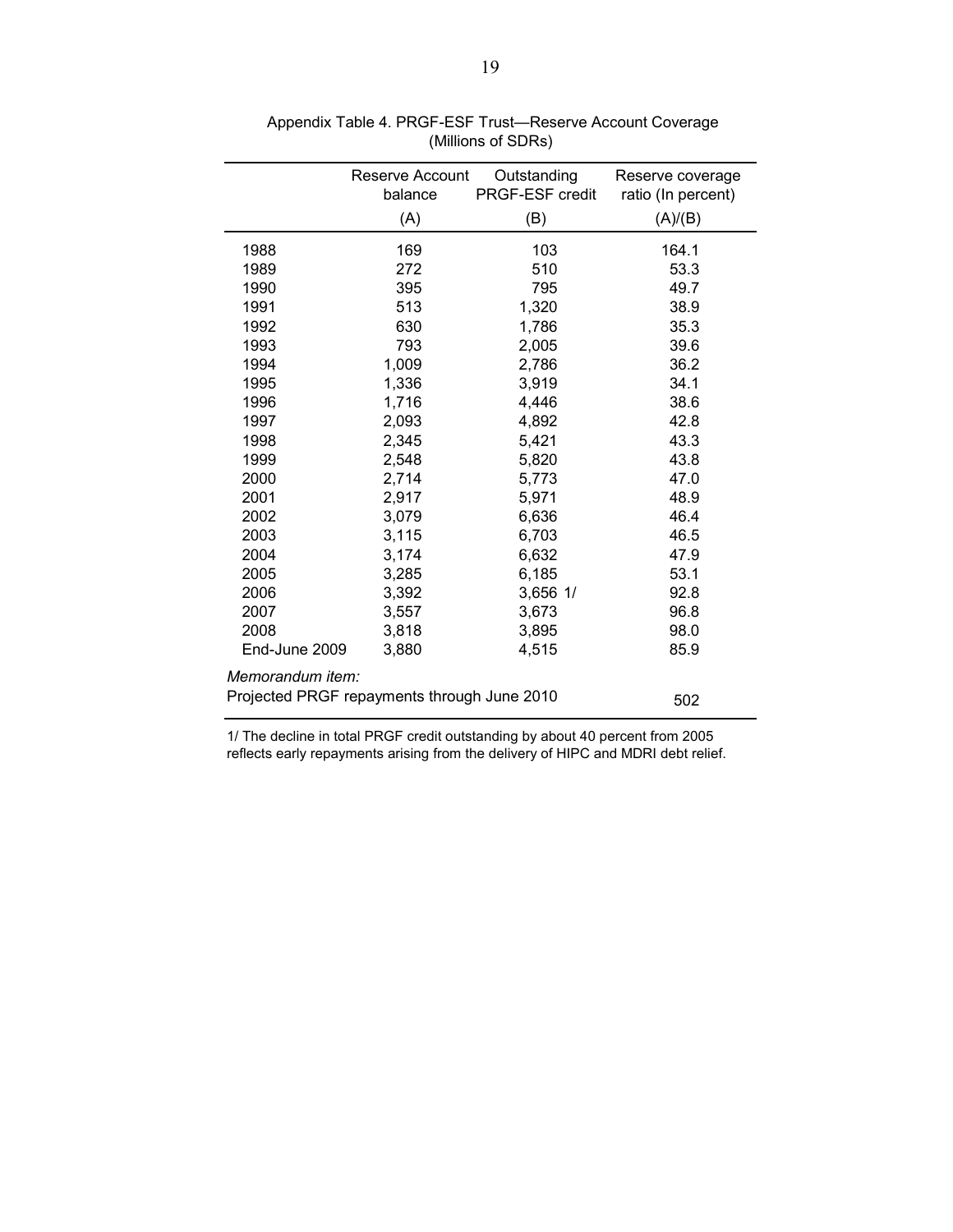| Contributor                                   | Date of<br>pledge | Contribution<br>pledged | <b>SDR</b><br>equivalent 1/ | Contribution<br>received |
|-----------------------------------------------|-------------------|-------------------------|-----------------------------|--------------------------|
| Sub-Account 1: EPCA subsidization only        |                   |                         |                             |                          |
| Belgium                                       | Mar. 2002         | <b>SDR 0.63</b>         | 0.6                         | 0.6                      |
| Canada                                        | Oct. 2002         | Can\$ 3.25              | 1.7                         | 1.7                      |
| Norway                                        | Jun. 2002         | <b>SDR 3.0</b>          | 3.0                         | 3.0                      |
| Sweden                                        | Jan. 2002         | <b>SDR 0.8</b>          | 0.8                         | 0.8                      |
| Switzerland                                   | Mar. 2002         | <b>US\$ 1.0</b>         | 0.8                         | 0.8                      |
| United Kingdom                                | Oct. 2001         | £2.5                    | 2.9                         | 2.9                      |
| <b>Sub Total</b>                              |                   |                         | 9.7                         | 9.7                      |
|                                               |                   |                         |                             |                          |
| Sub-Account 2: ENDA subsidization only        |                   |                         |                             |                          |
| Australia                                     | Jun. 2005         | Aus\$ 2.0               | 1.1                         | 1.1                      |
| Austria 2/                                    | Apr. 2005         | <b>SDR 1.3</b>          | 0.7                         | 0.6                      |
| Canada                                        | Feb. 2005         | Can\$ 5.0               | 2.9                         | 2.9                      |
| China                                         | May 2005          | <b>US\$ 2.0</b>         | 1.4                         | 1.4                      |
| Germany 3/                                    | Nov. 2005         | Euro 1.65               | 1.4                         | 1.4                      |
| India                                         | Feb. 2005         | <b>SDR 1.5</b>          | 1.5                         | 0.9                      |
| Ireland                                       | Nov. 2006         | Euro 0.5                | 0.5                         | 0.4                      |
| Japan                                         | Apr. 2005         | <b>US\$ 2.5</b>         | 1.7                         | 1.7                      |
| Russia                                        | Feb. 2005         | <b>US\$ 1.5</b>         | 1.0                         | 1.0                      |
| Saudi Arabia                                  | Apr. 2005         | <b>US\$4.0</b>          | 2.6                         | 1.3                      |
| Switzerland                                   | Feb. 2005         | <b>US\$ 2.0</b>         | 1.4                         | 1.4                      |
| <b>Sub Total</b>                              |                   |                         | 16.0                        | 14.0                     |
| Sub-Account 3: Subsidization of EPCA and ENDA |                   |                         |                             |                          |
| France                                        | Jan. 2005         | Euro 1.5                | 1.2                         | 1.2                      |
| Korea                                         | Jul. 2009         | KRW 1,000               | 0.5                         | 0.5                      |
| Luxembourg 4/                                 | Feb. 2005         | Euro 1.25               | 1.1                         | 1.1                      |
| Luxembourg                                    | Nov. 2008         | Euro 0.5                | 0.5                         | 0.5                      |
| Netherlands 5/                                | Mar. 2002         | <b>US\$ 2.0</b>         | 1.5                         | 1.5                      |
| Netherlands                                   | Mar. 2005         | <b>US\$ 2.0</b>         | 1.4                         | 1.4                      |
| Norway                                        | Feb. 2005         | NKr 10.0                | 1.1                         | 1.1                      |
| Sweden                                        | Feb. 2005         | <b>US\$ 10.0</b>        | 6.6                         | 6.6                      |
| United Kingdom                                | Feb. 2005         | £1.0                    | 1.2                         | 1.2                      |
| <b>Sub Total</b>                              |                   |                         | 15.1                        | 15.1                     |
| Total                                         |                   |                         | 40.9                        | 38.8                     |
| Memorandum item:                              |                   |                         |                             |                          |
| Pledges made since beginning of 2005          |                   |                         | 29.6                        | 27.6                     |
|                                               |                   |                         |                             |                          |

Appendix Table 5. Subsidy Contributions for Emergency Assistance (In millions; as of end-July 2009)

 $\overline{\phantom{0}}$ 

L.

1/ For contributions which have been fully received, the SDR equivalent is the actual SDR amount received using the exchange rate on the value date. For contributions that are not yet disbursed, the SDR equivalent is calculated using the exchange rate at end-July 2009.

2/ Reflecting investment income to be generated on a deposit agreement, effective May 2006.

3/ To subsidize the rate of charge on purchases by Sri Lanka and Maldives under ENDA following the 2004 Tsunami.

4/ Existing contribution, previously earmarked for ENDA.

5/ Existing contribution, previously earmarked for EPCA.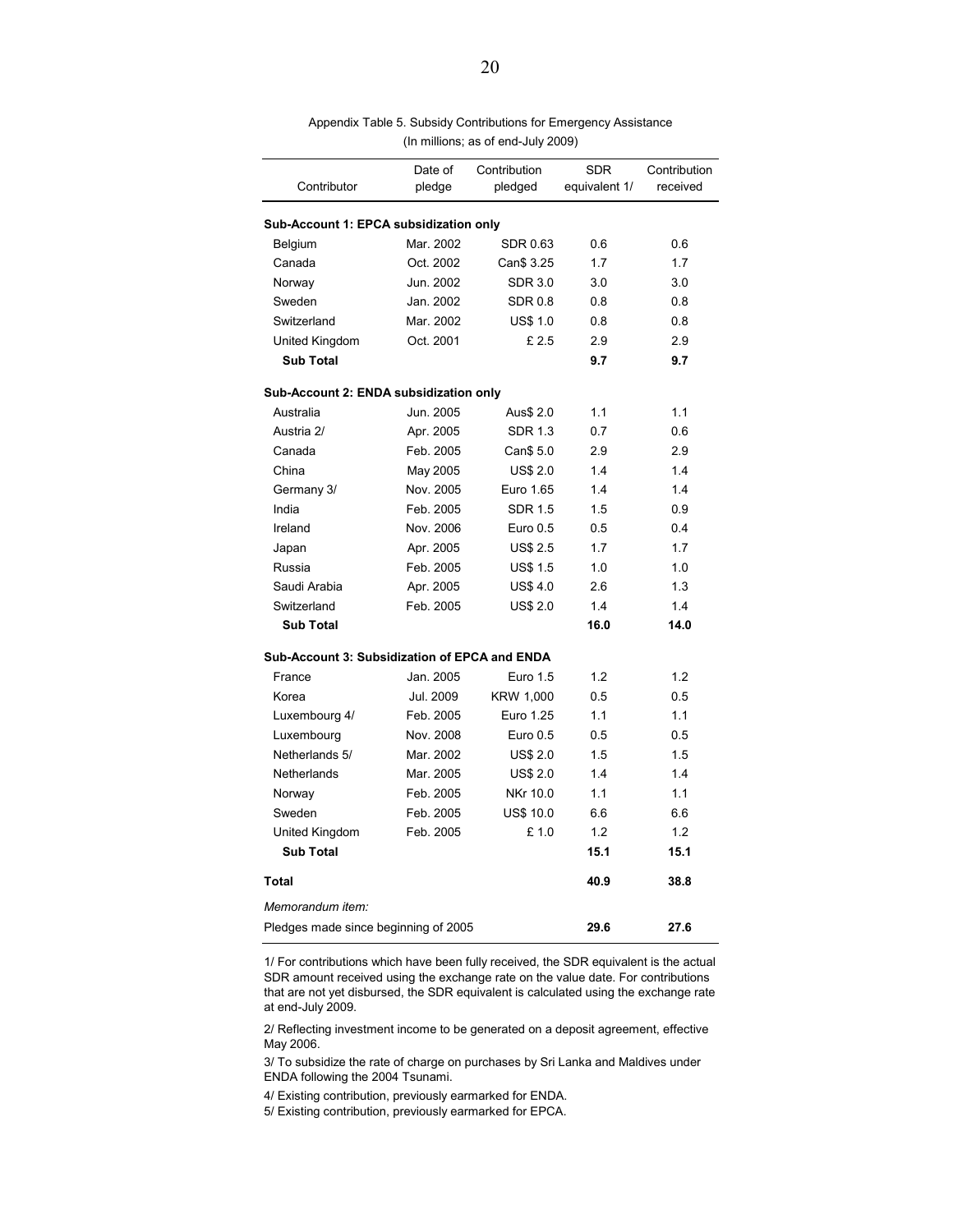|                                 |               | Purchases      |               |  |  |
|---------------------------------|---------------|----------------|---------------|--|--|
| Country                         | Date approved | In millions of | In percent of |  |  |
|                                 |               | <b>SDRs</b>    | Quota         |  |  |
|                                 |               |                |               |  |  |
| 1. Natural Disasters (ENDA) (7) |               | 266.0          |               |  |  |
| Malawi                          | Sep-02        | 17.4           | 25.0          |  |  |
| Grenada                         | $Jan-03$      | 2.9            | 25.0          |  |  |
| Grenada                         | Nov-04        | 2.9            | 25.0          |  |  |
| Maldives                        | Mar-05        | 4.1            | 50.0          |  |  |
| Sri Lanka                       | Mar-05        | 103.4          | 25.0          |  |  |
| Dominica                        | Feb-08        | 2.1            | 25.0          |  |  |
| Bangladesh                      | Apr-08        | 133.3          | 25.0          |  |  |
| 2. Post-conflict (EPCA) (24)    |               | 237.6          |               |  |  |
|                                 |               |                |               |  |  |
| Rwanda                          | Apr-97        | 8.9            | 15.0          |  |  |
| Albania                         | Nov-97        | 8.8            | 25.0          |  |  |
| Rwanda                          | Dec-97        | 6.0            | 10.0          |  |  |
| Tajikistan                      | Dec-97        | 7.5            | 12.5          |  |  |
| Tajikistan                      | Apr-98        | 7.5            | 12.5          |  |  |
| Congo, Republic of              | <b>Jul-98</b> | 7.2            | 12.5          |  |  |
| Sierra Leone                    | <b>Nov-98</b> | 11.6           | 15.0          |  |  |
| Guinea-Bissau                   | Sep-99        | 2.1            | 15.0          |  |  |
| Sierra Leone                    | Dec-99        | 15.6           | 15.0          |  |  |
| Guinea-Bissau                   | Jan-00        | 1.4            | 10.0          |  |  |
| Sierra Leone                    | Sep-00        | 10.4           | 10.0          |  |  |
| Congo, Republic of              | Nov-00        | 10.6           | 12.5          |  |  |
| <b>Burundi</b>                  | Oct-02        | 9.6            | 12.5          |  |  |
| <b>Burundi</b>                  | $May-03$      | 9.6            | 12.5          |  |  |
| Central African Republic        | Jul-04        | 5.6            | 10.0          |  |  |
| Haiti                           | $Jan-05$      | 10.2           | 12.5          |  |  |
| Haiti                           | Oct-05        | 10.2           | 12.5          |  |  |
| Central African Republic        | $Jan-06$      | 7.0            | 12.5          |  |  |
| Cote d'Ivoire                   | Aug-07        | 40.7           | 12.5          |  |  |
| Guinea-Bissau                   | $Jan-08$      | 1.8            | 12.5          |  |  |
| Cote d'Ivoire                   | Apr-08        | 40.7           | 12.5          |  |  |
| Guinea-Bissau                   | <b>Jul-08</b> | 1.8            | 12.5          |  |  |
| Comoros                         | Dec-08        | 1.1            | 12.5          |  |  |
| Guinea-Bissau                   | <b>Jun-09</b> | 1.8            | 12.5          |  |  |

Appendix Table 6. Countries that Have Benefited from Subsidization of Emergency Assistance 1/

1/ Subsidization for EPCA and ENDA started in 2001 and 2005, respectively. Cases approved prior to the beginning of subsidization also received interest subsidies on their outstanding credit.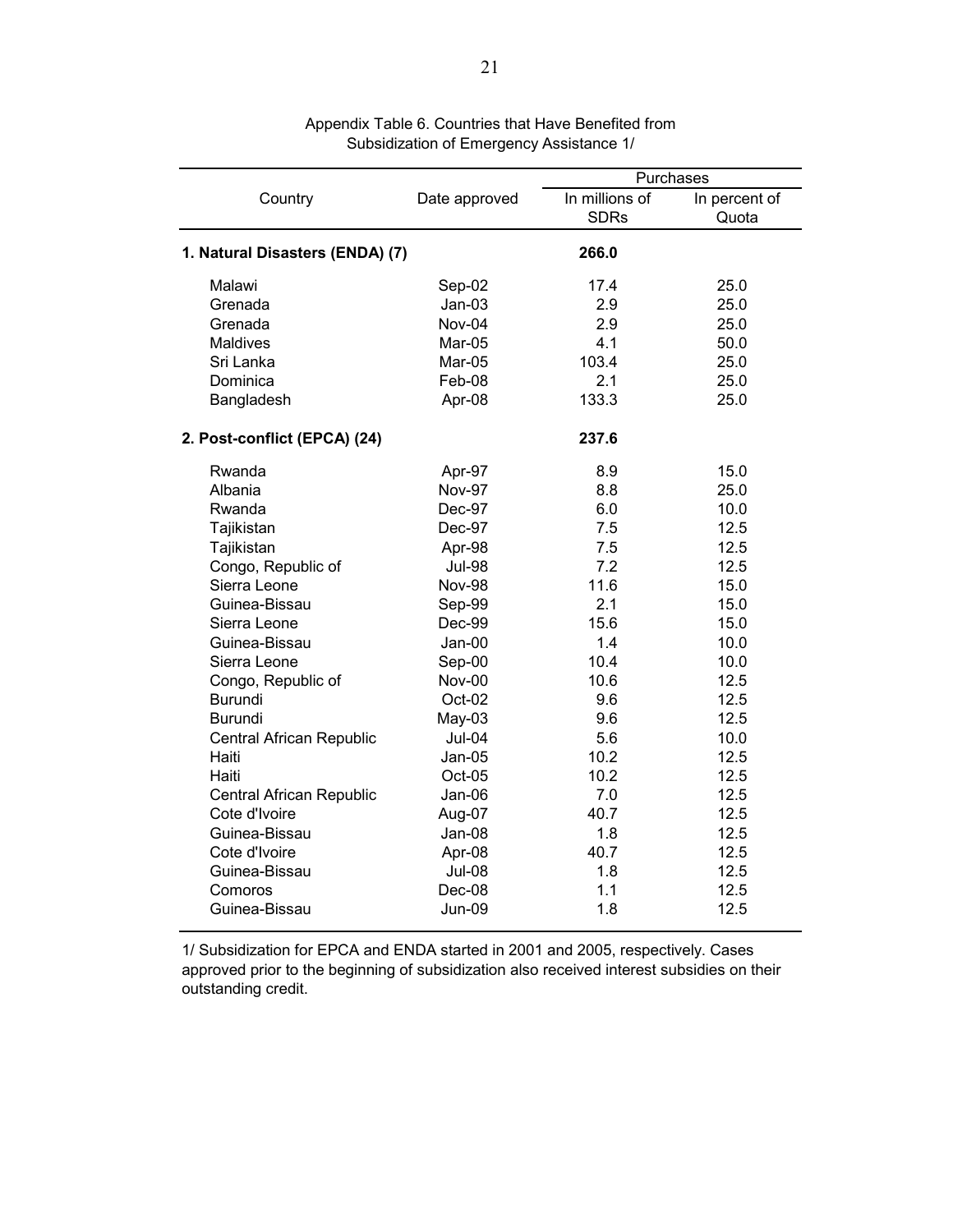| Decision<br>Completion<br>Amount committed Amount disbursed 1/<br>point<br>point<br><b>Completion point countries (26)</b><br>1,597<br>1,714<br>18<br><b>Benin</b><br>Jul. 2000<br>Mar. 2003<br>20<br>1<br>$\overline{2}$<br><b>Bolivia</b><br>$62$ $2/$<br>Feb. 2000<br>Jun. 2001<br>65<br>3<br><b>Burkina Faso</b><br>Jul. 2000<br>Apr. 2002<br>44 2/<br>46<br>4<br>Burundi<br>Aug. 2005<br>Jan. 2009<br>19<br>22<br>34<br>29<br>5<br>Oct. 2000<br>Apr. 2006<br>Cameroon<br>17<br>18<br>6<br>Central African Republic<br>Sep. 2007<br>Jun. 2009<br>$\overline{7}$<br>Apr. 2004<br>45<br>47<br>Ethiopia<br>Nov. 2001<br>8<br>$\overline{2}$<br>$\overline{2}$<br>Gambia, The<br>Dec. 2000<br>Dec. 2007<br>9<br>90<br>94<br>Ghana<br>Feb. 2002<br>Jul. 2004<br>10<br>57 2/<br>60<br>Nov. 2000<br>Dec. 2003<br>Guyana<br>11<br>Haiti<br>2<br>$\overline{2}$<br>Nov. 2006<br>Jun. 2009<br>23<br>26<br>12<br>Honduras<br>Jun. 2000<br>Apr. 2005<br>13<br>15<br>16<br>Dec. 2000<br>Oct. 2004<br>Madagascar<br>14<br>33<br>Malawi<br>Dec. 2000<br>Aug. 2006<br>37<br>15<br>46 2/<br>Mali<br>Mar. 2003<br>49<br>Sep. 2000<br>16<br>35<br>38<br>Mauritania<br>Feb. 2000<br>Jun. 2002<br>107 2/<br>17<br>Apr. 2000<br>Sep. 2001<br>108<br>Mozambique<br>18<br>Nicaragua<br>Dec. 2000<br>Jan. 2004<br>64<br>71<br>31<br>34<br>19<br>Niger<br>Dec. 2000<br>Apr. 2004<br>20<br>47<br>51<br>Rwanda<br>Dec. 2000<br>Apr. 2005<br>21<br>São Tomé and Príncipe<br>Mar. 2007<br>1<br>1<br>Dec. 2000<br>22<br>38<br>Senegal<br>Jun. 2000<br>Apr. 2004<br>34<br>23<br>107<br>Sierra Leone<br>Mar. 2002<br>Dec. 2006<br>100<br>24<br>89<br>96<br>Tanzania<br>Apr. 2000<br>Nov. 2001<br>120 2/<br>122<br>25<br>Uganda<br>Feb. 2000<br>May. 2000<br>508<br>26<br>Zambia<br>469<br>Dec. 2000<br>Apr. 2005<br>Decision point countries (9)<br>735<br>58<br>27<br>Afghanistan<br>Jul. 2007<br>Floating<br>28<br>Chad<br>May. 2001<br>14<br>9<br>Floating<br>29<br>228<br>3<br>Congo, Dem. Rep. of<br>Jul. 2003<br>Floating<br>30<br>Congo, Rep. of<br>Mar. 2006<br>6<br>0<br>Floating<br>Côte d'Ivoire<br>31<br>25<br>5<br>Apr. 2009<br>Floating<br>32<br>24<br>10<br>Dec. 2000<br>Guinea<br>Floating<br>9<br>1<br>33<br>Guinea-Bissau<br>Dec. 2000<br>Floating<br>428<br>30<br>34<br>Mar. 2008<br>Liberia<br>Floating<br>Nov. 2008<br>35<br>Togo<br>Floating<br>0<br>0 |
|-------------------------------------------------------------------------------------------------------------------------------------------------------------------------------------------------------------------------------------------------------------------------------------------------------------------------------------------------------------------------------------------------------------------------------------------------------------------------------------------------------------------------------------------------------------------------------------------------------------------------------------------------------------------------------------------------------------------------------------------------------------------------------------------------------------------------------------------------------------------------------------------------------------------------------------------------------------------------------------------------------------------------------------------------------------------------------------------------------------------------------------------------------------------------------------------------------------------------------------------------------------------------------------------------------------------------------------------------------------------------------------------------------------------------------------------------------------------------------------------------------------------------------------------------------------------------------------------------------------------------------------------------------------------------------------------------------------------------------------------------------------------------------------------------------------------------------------------------------------------------------------------------------------------------------------------------------------------------------------------------------------------------------------------------------------------------------------------------------------------------------------------------------------------------------------------------------------------------------------------------------------------------------------------------------------------------------------------------|
|                                                                                                                                                                                                                                                                                                                                                                                                                                                                                                                                                                                                                                                                                                                                                                                                                                                                                                                                                                                                                                                                                                                                                                                                                                                                                                                                                                                                                                                                                                                                                                                                                                                                                                                                                                                                                                                                                                                                                                                                                                                                                                                                                                                                                                                                                                                                                 |
|                                                                                                                                                                                                                                                                                                                                                                                                                                                                                                                                                                                                                                                                                                                                                                                                                                                                                                                                                                                                                                                                                                                                                                                                                                                                                                                                                                                                                                                                                                                                                                                                                                                                                                                                                                                                                                                                                                                                                                                                                                                                                                                                                                                                                                                                                                                                                 |
|                                                                                                                                                                                                                                                                                                                                                                                                                                                                                                                                                                                                                                                                                                                                                                                                                                                                                                                                                                                                                                                                                                                                                                                                                                                                                                                                                                                                                                                                                                                                                                                                                                                                                                                                                                                                                                                                                                                                                                                                                                                                                                                                                                                                                                                                                                                                                 |
|                                                                                                                                                                                                                                                                                                                                                                                                                                                                                                                                                                                                                                                                                                                                                                                                                                                                                                                                                                                                                                                                                                                                                                                                                                                                                                                                                                                                                                                                                                                                                                                                                                                                                                                                                                                                                                                                                                                                                                                                                                                                                                                                                                                                                                                                                                                                                 |
|                                                                                                                                                                                                                                                                                                                                                                                                                                                                                                                                                                                                                                                                                                                                                                                                                                                                                                                                                                                                                                                                                                                                                                                                                                                                                                                                                                                                                                                                                                                                                                                                                                                                                                                                                                                                                                                                                                                                                                                                                                                                                                                                                                                                                                                                                                                                                 |
|                                                                                                                                                                                                                                                                                                                                                                                                                                                                                                                                                                                                                                                                                                                                                                                                                                                                                                                                                                                                                                                                                                                                                                                                                                                                                                                                                                                                                                                                                                                                                                                                                                                                                                                                                                                                                                                                                                                                                                                                                                                                                                                                                                                                                                                                                                                                                 |
|                                                                                                                                                                                                                                                                                                                                                                                                                                                                                                                                                                                                                                                                                                                                                                                                                                                                                                                                                                                                                                                                                                                                                                                                                                                                                                                                                                                                                                                                                                                                                                                                                                                                                                                                                                                                                                                                                                                                                                                                                                                                                                                                                                                                                                                                                                                                                 |
|                                                                                                                                                                                                                                                                                                                                                                                                                                                                                                                                                                                                                                                                                                                                                                                                                                                                                                                                                                                                                                                                                                                                                                                                                                                                                                                                                                                                                                                                                                                                                                                                                                                                                                                                                                                                                                                                                                                                                                                                                                                                                                                                                                                                                                                                                                                                                 |
|                                                                                                                                                                                                                                                                                                                                                                                                                                                                                                                                                                                                                                                                                                                                                                                                                                                                                                                                                                                                                                                                                                                                                                                                                                                                                                                                                                                                                                                                                                                                                                                                                                                                                                                                                                                                                                                                                                                                                                                                                                                                                                                                                                                                                                                                                                                                                 |
|                                                                                                                                                                                                                                                                                                                                                                                                                                                                                                                                                                                                                                                                                                                                                                                                                                                                                                                                                                                                                                                                                                                                                                                                                                                                                                                                                                                                                                                                                                                                                                                                                                                                                                                                                                                                                                                                                                                                                                                                                                                                                                                                                                                                                                                                                                                                                 |
|                                                                                                                                                                                                                                                                                                                                                                                                                                                                                                                                                                                                                                                                                                                                                                                                                                                                                                                                                                                                                                                                                                                                                                                                                                                                                                                                                                                                                                                                                                                                                                                                                                                                                                                                                                                                                                                                                                                                                                                                                                                                                                                                                                                                                                                                                                                                                 |
|                                                                                                                                                                                                                                                                                                                                                                                                                                                                                                                                                                                                                                                                                                                                                                                                                                                                                                                                                                                                                                                                                                                                                                                                                                                                                                                                                                                                                                                                                                                                                                                                                                                                                                                                                                                                                                                                                                                                                                                                                                                                                                                                                                                                                                                                                                                                                 |
|                                                                                                                                                                                                                                                                                                                                                                                                                                                                                                                                                                                                                                                                                                                                                                                                                                                                                                                                                                                                                                                                                                                                                                                                                                                                                                                                                                                                                                                                                                                                                                                                                                                                                                                                                                                                                                                                                                                                                                                                                                                                                                                                                                                                                                                                                                                                                 |
|                                                                                                                                                                                                                                                                                                                                                                                                                                                                                                                                                                                                                                                                                                                                                                                                                                                                                                                                                                                                                                                                                                                                                                                                                                                                                                                                                                                                                                                                                                                                                                                                                                                                                                                                                                                                                                                                                                                                                                                                                                                                                                                                                                                                                                                                                                                                                 |
|                                                                                                                                                                                                                                                                                                                                                                                                                                                                                                                                                                                                                                                                                                                                                                                                                                                                                                                                                                                                                                                                                                                                                                                                                                                                                                                                                                                                                                                                                                                                                                                                                                                                                                                                                                                                                                                                                                                                                                                                                                                                                                                                                                                                                                                                                                                                                 |
|                                                                                                                                                                                                                                                                                                                                                                                                                                                                                                                                                                                                                                                                                                                                                                                                                                                                                                                                                                                                                                                                                                                                                                                                                                                                                                                                                                                                                                                                                                                                                                                                                                                                                                                                                                                                                                                                                                                                                                                                                                                                                                                                                                                                                                                                                                                                                 |
|                                                                                                                                                                                                                                                                                                                                                                                                                                                                                                                                                                                                                                                                                                                                                                                                                                                                                                                                                                                                                                                                                                                                                                                                                                                                                                                                                                                                                                                                                                                                                                                                                                                                                                                                                                                                                                                                                                                                                                                                                                                                                                                                                                                                                                                                                                                                                 |
|                                                                                                                                                                                                                                                                                                                                                                                                                                                                                                                                                                                                                                                                                                                                                                                                                                                                                                                                                                                                                                                                                                                                                                                                                                                                                                                                                                                                                                                                                                                                                                                                                                                                                                                                                                                                                                                                                                                                                                                                                                                                                                                                                                                                                                                                                                                                                 |
|                                                                                                                                                                                                                                                                                                                                                                                                                                                                                                                                                                                                                                                                                                                                                                                                                                                                                                                                                                                                                                                                                                                                                                                                                                                                                                                                                                                                                                                                                                                                                                                                                                                                                                                                                                                                                                                                                                                                                                                                                                                                                                                                                                                                                                                                                                                                                 |
|                                                                                                                                                                                                                                                                                                                                                                                                                                                                                                                                                                                                                                                                                                                                                                                                                                                                                                                                                                                                                                                                                                                                                                                                                                                                                                                                                                                                                                                                                                                                                                                                                                                                                                                                                                                                                                                                                                                                                                                                                                                                                                                                                                                                                                                                                                                                                 |
|                                                                                                                                                                                                                                                                                                                                                                                                                                                                                                                                                                                                                                                                                                                                                                                                                                                                                                                                                                                                                                                                                                                                                                                                                                                                                                                                                                                                                                                                                                                                                                                                                                                                                                                                                                                                                                                                                                                                                                                                                                                                                                                                                                                                                                                                                                                                                 |
|                                                                                                                                                                                                                                                                                                                                                                                                                                                                                                                                                                                                                                                                                                                                                                                                                                                                                                                                                                                                                                                                                                                                                                                                                                                                                                                                                                                                                                                                                                                                                                                                                                                                                                                                                                                                                                                                                                                                                                                                                                                                                                                                                                                                                                                                                                                                                 |
|                                                                                                                                                                                                                                                                                                                                                                                                                                                                                                                                                                                                                                                                                                                                                                                                                                                                                                                                                                                                                                                                                                                                                                                                                                                                                                                                                                                                                                                                                                                                                                                                                                                                                                                                                                                                                                                                                                                                                                                                                                                                                                                                                                                                                                                                                                                                                 |
|                                                                                                                                                                                                                                                                                                                                                                                                                                                                                                                                                                                                                                                                                                                                                                                                                                                                                                                                                                                                                                                                                                                                                                                                                                                                                                                                                                                                                                                                                                                                                                                                                                                                                                                                                                                                                                                                                                                                                                                                                                                                                                                                                                                                                                                                                                                                                 |
|                                                                                                                                                                                                                                                                                                                                                                                                                                                                                                                                                                                                                                                                                                                                                                                                                                                                                                                                                                                                                                                                                                                                                                                                                                                                                                                                                                                                                                                                                                                                                                                                                                                                                                                                                                                                                                                                                                                                                                                                                                                                                                                                                                                                                                                                                                                                                 |
|                                                                                                                                                                                                                                                                                                                                                                                                                                                                                                                                                                                                                                                                                                                                                                                                                                                                                                                                                                                                                                                                                                                                                                                                                                                                                                                                                                                                                                                                                                                                                                                                                                                                                                                                                                                                                                                                                                                                                                                                                                                                                                                                                                                                                                                                                                                                                 |
|                                                                                                                                                                                                                                                                                                                                                                                                                                                                                                                                                                                                                                                                                                                                                                                                                                                                                                                                                                                                                                                                                                                                                                                                                                                                                                                                                                                                                                                                                                                                                                                                                                                                                                                                                                                                                                                                                                                                                                                                                                                                                                                                                                                                                                                                                                                                                 |
|                                                                                                                                                                                                                                                                                                                                                                                                                                                                                                                                                                                                                                                                                                                                                                                                                                                                                                                                                                                                                                                                                                                                                                                                                                                                                                                                                                                                                                                                                                                                                                                                                                                                                                                                                                                                                                                                                                                                                                                                                                                                                                                                                                                                                                                                                                                                                 |
|                                                                                                                                                                                                                                                                                                                                                                                                                                                                                                                                                                                                                                                                                                                                                                                                                                                                                                                                                                                                                                                                                                                                                                                                                                                                                                                                                                                                                                                                                                                                                                                                                                                                                                                                                                                                                                                                                                                                                                                                                                                                                                                                                                                                                                                                                                                                                 |
|                                                                                                                                                                                                                                                                                                                                                                                                                                                                                                                                                                                                                                                                                                                                                                                                                                                                                                                                                                                                                                                                                                                                                                                                                                                                                                                                                                                                                                                                                                                                                                                                                                                                                                                                                                                                                                                                                                                                                                                                                                                                                                                                                                                                                                                                                                                                                 |
|                                                                                                                                                                                                                                                                                                                                                                                                                                                                                                                                                                                                                                                                                                                                                                                                                                                                                                                                                                                                                                                                                                                                                                                                                                                                                                                                                                                                                                                                                                                                                                                                                                                                                                                                                                                                                                                                                                                                                                                                                                                                                                                                                                                                                                                                                                                                                 |
|                                                                                                                                                                                                                                                                                                                                                                                                                                                                                                                                                                                                                                                                                                                                                                                                                                                                                                                                                                                                                                                                                                                                                                                                                                                                                                                                                                                                                                                                                                                                                                                                                                                                                                                                                                                                                                                                                                                                                                                                                                                                                                                                                                                                                                                                                                                                                 |
|                                                                                                                                                                                                                                                                                                                                                                                                                                                                                                                                                                                                                                                                                                                                                                                                                                                                                                                                                                                                                                                                                                                                                                                                                                                                                                                                                                                                                                                                                                                                                                                                                                                                                                                                                                                                                                                                                                                                                                                                                                                                                                                                                                                                                                                                                                                                                 |
|                                                                                                                                                                                                                                                                                                                                                                                                                                                                                                                                                                                                                                                                                                                                                                                                                                                                                                                                                                                                                                                                                                                                                                                                                                                                                                                                                                                                                                                                                                                                                                                                                                                                                                                                                                                                                                                                                                                                                                                                                                                                                                                                                                                                                                                                                                                                                 |
|                                                                                                                                                                                                                                                                                                                                                                                                                                                                                                                                                                                                                                                                                                                                                                                                                                                                                                                                                                                                                                                                                                                                                                                                                                                                                                                                                                                                                                                                                                                                                                                                                                                                                                                                                                                                                                                                                                                                                                                                                                                                                                                                                                                                                                                                                                                                                 |
|                                                                                                                                                                                                                                                                                                                                                                                                                                                                                                                                                                                                                                                                                                                                                                                                                                                                                                                                                                                                                                                                                                                                                                                                                                                                                                                                                                                                                                                                                                                                                                                                                                                                                                                                                                                                                                                                                                                                                                                                                                                                                                                                                                                                                                                                                                                                                 |
|                                                                                                                                                                                                                                                                                                                                                                                                                                                                                                                                                                                                                                                                                                                                                                                                                                                                                                                                                                                                                                                                                                                                                                                                                                                                                                                                                                                                                                                                                                                                                                                                                                                                                                                                                                                                                                                                                                                                                                                                                                                                                                                                                                                                                                                                                                                                                 |
|                                                                                                                                                                                                                                                                                                                                                                                                                                                                                                                                                                                                                                                                                                                                                                                                                                                                                                                                                                                                                                                                                                                                                                                                                                                                                                                                                                                                                                                                                                                                                                                                                                                                                                                                                                                                                                                                                                                                                                                                                                                                                                                                                                                                                                                                                                                                                 |
|                                                                                                                                                                                                                                                                                                                                                                                                                                                                                                                                                                                                                                                                                                                                                                                                                                                                                                                                                                                                                                                                                                                                                                                                                                                                                                                                                                                                                                                                                                                                                                                                                                                                                                                                                                                                                                                                                                                                                                                                                                                                                                                                                                                                                                                                                                                                                 |
| Pre-decision point countries (3)                                                                                                                                                                                                                                                                                                                                                                                                                                                                                                                                                                                                                                                                                                                                                                                                                                                                                                                                                                                                                                                                                                                                                                                                                                                                                                                                                                                                                                                                                                                                                                                                                                                                                                                                                                                                                                                                                                                                                                                                                                                                                                                                                                                                                                                                                                                |
| 36<br>Comoros<br>$\cdots$<br>.                                                                                                                                                                                                                                                                                                                                                                                                                                                                                                                                                                                                                                                                                                                                                                                                                                                                                                                                                                                                                                                                                                                                                                                                                                                                                                                                                                                                                                                                                                                                                                                                                                                                                                                                                                                                                                                                                                                                                                                                                                                                                                                                                                                                                                                                                                                  |
| 37<br>Eritrea<br>$\cdots$<br>$\sim$                                                                                                                                                                                                                                                                                                                                                                                                                                                                                                                                                                                                                                                                                                                                                                                                                                                                                                                                                                                                                                                                                                                                                                                                                                                                                                                                                                                                                                                                                                                                                                                                                                                                                                                                                                                                                                                                                                                                                                                                                                                                                                                                                                                                                                                                                                             |
| 38<br>Kyrgyz Republic<br>$\cdots$<br>$\cdots$<br>$\ddotsc$<br>.                                                                                                                                                                                                                                                                                                                                                                                                                                                                                                                                                                                                                                                                                                                                                                                                                                                                                                                                                                                                                                                                                                                                                                                                                                                                                                                                                                                                                                                                                                                                                                                                                                                                                                                                                                                                                                                                                                                                                                                                                                                                                                                                                                                                                                                                                 |
| Protracted arrears cases (2)                                                                                                                                                                                                                                                                                                                                                                                                                                                                                                                                                                                                                                                                                                                                                                                                                                                                                                                                                                                                                                                                                                                                                                                                                                                                                                                                                                                                                                                                                                                                                                                                                                                                                                                                                                                                                                                                                                                                                                                                                                                                                                                                                                                                                                                                                                                    |
| Somalia<br>39<br>$\cdots$<br>.<br>$\cdots$<br>$\sim$                                                                                                                                                                                                                                                                                                                                                                                                                                                                                                                                                                                                                                                                                                                                                                                                                                                                                                                                                                                                                                                                                                                                                                                                                                                                                                                                                                                                                                                                                                                                                                                                                                                                                                                                                                                                                                                                                                                                                                                                                                                                                                                                                                                                                                                                                            |
| 40<br>Sudan<br>$\cdots$<br>$\cdots$<br>$\sim$                                                                                                                                                                                                                                                                                                                                                                                                                                                                                                                                                                                                                                                                                                                                                                                                                                                                                                                                                                                                                                                                                                                                                                                                                                                                                                                                                                                                                                                                                                                                                                                                                                                                                                                                                                                                                                                                                                                                                                                                                                                                                                                                                                                                                                                                                                   |
| <b>Total</b><br>2,349 3/<br>1,772                                                                                                                                                                                                                                                                                                                                                                                                                                                                                                                                                                                                                                                                                                                                                                                                                                                                                                                                                                                                                                                                                                                                                                                                                                                                                                                                                                                                                                                                                                                                                                                                                                                                                                                                                                                                                                                                                                                                                                                                                                                                                                                                                                                                                                                                                                               |

Appendix Table 7. Implementation of the HIPC Initiative (Millions of SDRs; end-July 2009)

1/ Includes the commitment made in NPV terms plus interest earned on that commitment.

2/ Includes commitment under the original HIPC Initiative.

3/ Including SDR 17 million committed to Côte d'Ivoire under the original HIPC Initiative.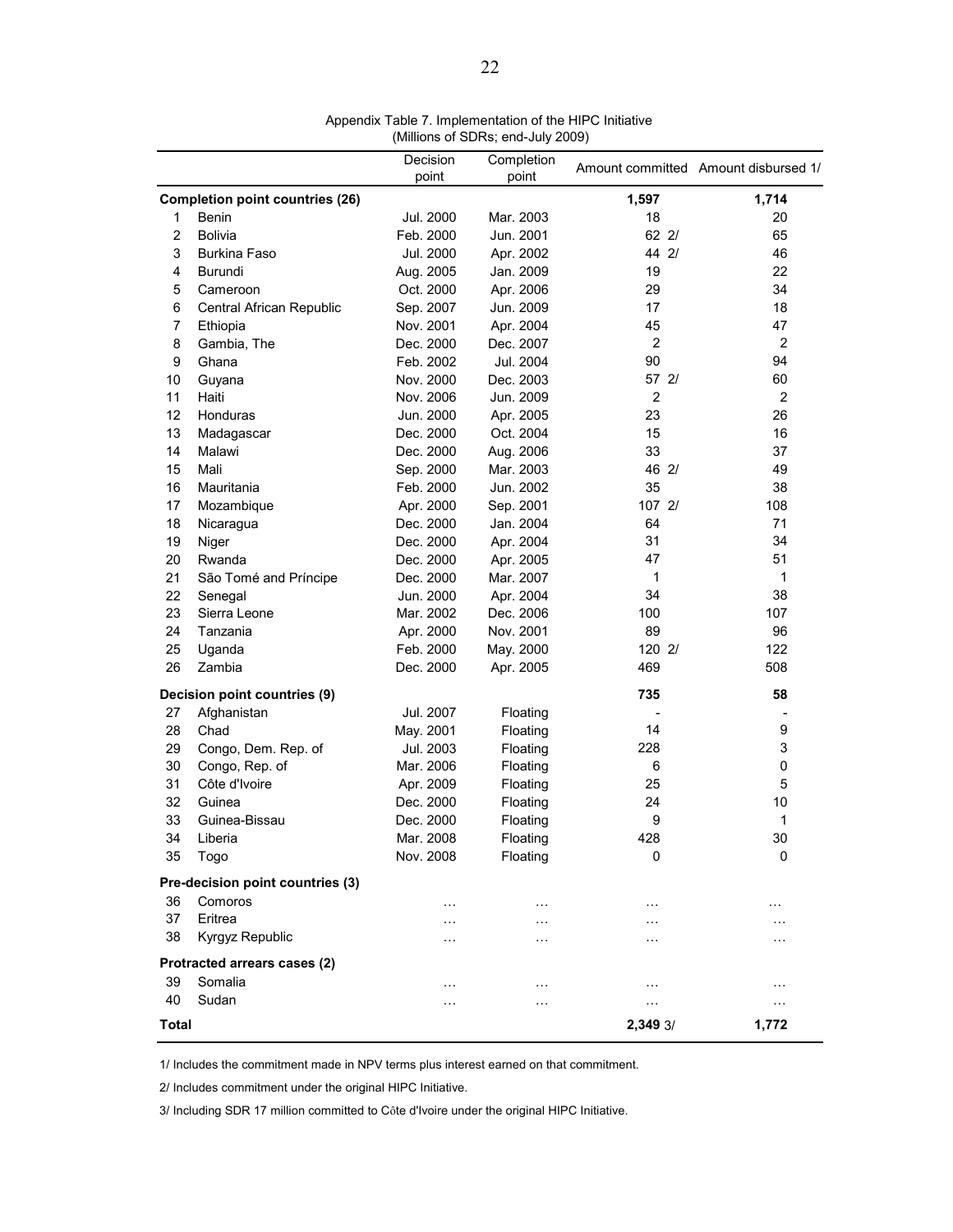|       |                            | Delivery  | Fund credit from                   | Financed by                             | Remaining               | Financed by            |                         |  |
|-------|----------------------------|-----------|------------------------------------|-----------------------------------------|-------------------------|------------------------|-------------------------|--|
|       |                            | date      | disbursements<br>prior to end-2004 | <b>HIPC</b> umbrella<br>sub-accounts 1/ | MDRI-eligible<br>credit | <b>MDRI-I</b><br>Trust | <b>MDRI-II</b><br>Trust |  |
|       |                            |           | (A)                                | (B)                                     | $(C=A-B=D+E)$           | (D)                    | (E)                     |  |
|       | <b>HIPC countries (25)</b> |           | 2,606                              | 419                                     | 2,187                   | 1,104                  | 1,083                   |  |
| 1     | Benin                      | Jan. 2006 | 36                                 | $\overline{2}$                          | 34                      |                        | 34                      |  |
| 2     | Bolivia                    | Jan. 2006 | 161                                | 6                                       | 155                     |                        | 155                     |  |
| 3     | <b>Burkina Faso</b>        | Jan. 2006 | 62                                 | 5                                       | 57                      | 57                     |                         |  |
| 4     | Burundi                    | Feb. 2009 | 26                                 | 17                                      | 9                       | 9                      |                         |  |
| 5     | Cameroon                   | Apr. 2006 | 173                                | 24                                      | 149                     |                        | 149                     |  |
| 6     | Central African Rep.       | Jul. 2009 | 4                                  | $\overline{2}$                          | $\overline{2}$          | $\overline{2}$         |                         |  |
| 7     | Ethiopia                   | Jan. 2006 | 112                                | 32                                      | 80                      | 80                     |                         |  |
| 8     | Gambia                     | Dec. 2007 | 9                                  | $\overline{2}$                          | $\overline{7}$          | $\overline{7}$         |                         |  |
| 9     | Ghana                      | Jan. 2006 | 265                                | 45                                      | 220                     | 220                    |                         |  |
| 10    | Guyana                     | Jan. 2006 | 45                                 | 13                                      | 32                      |                        | 32                      |  |
| 11    | Honduras                   | Jan. 2006 | 107                                | 9                                       | 98                      |                        | 98                      |  |
| 12    | Madagascar                 | Jan. 2006 | 137                                | 9                                       | 128                     | 128                    |                         |  |
| 13    | Malawi                     | Sep. 2006 | 38                                 | 23                                      | 15                      | 15                     |                         |  |
| 14    | Mali                       | Jan. 2006 | 75                                 | 13                                      | 62                      | 62                     |                         |  |
| 15    | Mauritania                 | Jun. 2006 | 33                                 | 3                                       | 30                      |                        | 30                      |  |
| 16    | Mozambique                 | Jan. 2006 | 107                                | 24                                      | 83                      | 83                     |                         |  |
| 17    | Nicaragua                  | Jan. 2006 | 140                                | 49                                      | 92                      |                        | 92                      |  |
| 18    | Niger                      | Jan. 2006 | 78                                 | 18                                      | 60                      | 60                     |                         |  |
| 19    | Rwanda                     | Jan. 2006 | 53                                 | 33                                      | 20                      | 20                     |                         |  |
| 20    | São Tomé and Príncipe      | Mar. 2007 | $\mathbf{1}$                       | 0                                       | 1                       | 1                      |                         |  |
| 21    | Senegal                    | Jan. 2006 | 100                                | 6                                       | 95                      |                        | 95                      |  |
| 22    | Sierra Leone               | Dec. 2006 | 117                                | 41                                      | 77                      | 77                     |                         |  |
| 23    | Tanzania                   | Jan. 2006 | 234                                | 27                                      | 207                     | 207                    |                         |  |
| 24    | Uganda                     | Jan. 2006 | 88                                 | 12                                      | 76                      | 76                     |                         |  |
| 25    | Zambia                     | Jan. 2006 | 403                                | 4                                       | 398                     |                        | 398                     |  |
|       | Non-HIPC countries (2) 2/  |           | 126                                |                                         | 126                     | 126                    |                         |  |
| 26    | Cambodia                   | Jan. 2006 | 57                                 |                                         | 57                      | 57                     |                         |  |
| 27    | Tajikistan, Rep. of        | Jan. 2006 | 69                                 |                                         | 69                      | 69                     |                         |  |
| Total |                            |           | 2,732.2                            | 418.8                                   | 2,313.5                 | 1,230.3                | 1,083.1                 |  |

Appendix Table 8. Debt Relief Following Implementation of the MDRI (Millions of SDRs; end-July 2009)

1/ Balances available at the time of MDRI debt relief.

2/ Non-HIPCs but qualified for MDRI debt relief with a per capita income below the US\$380 threshold.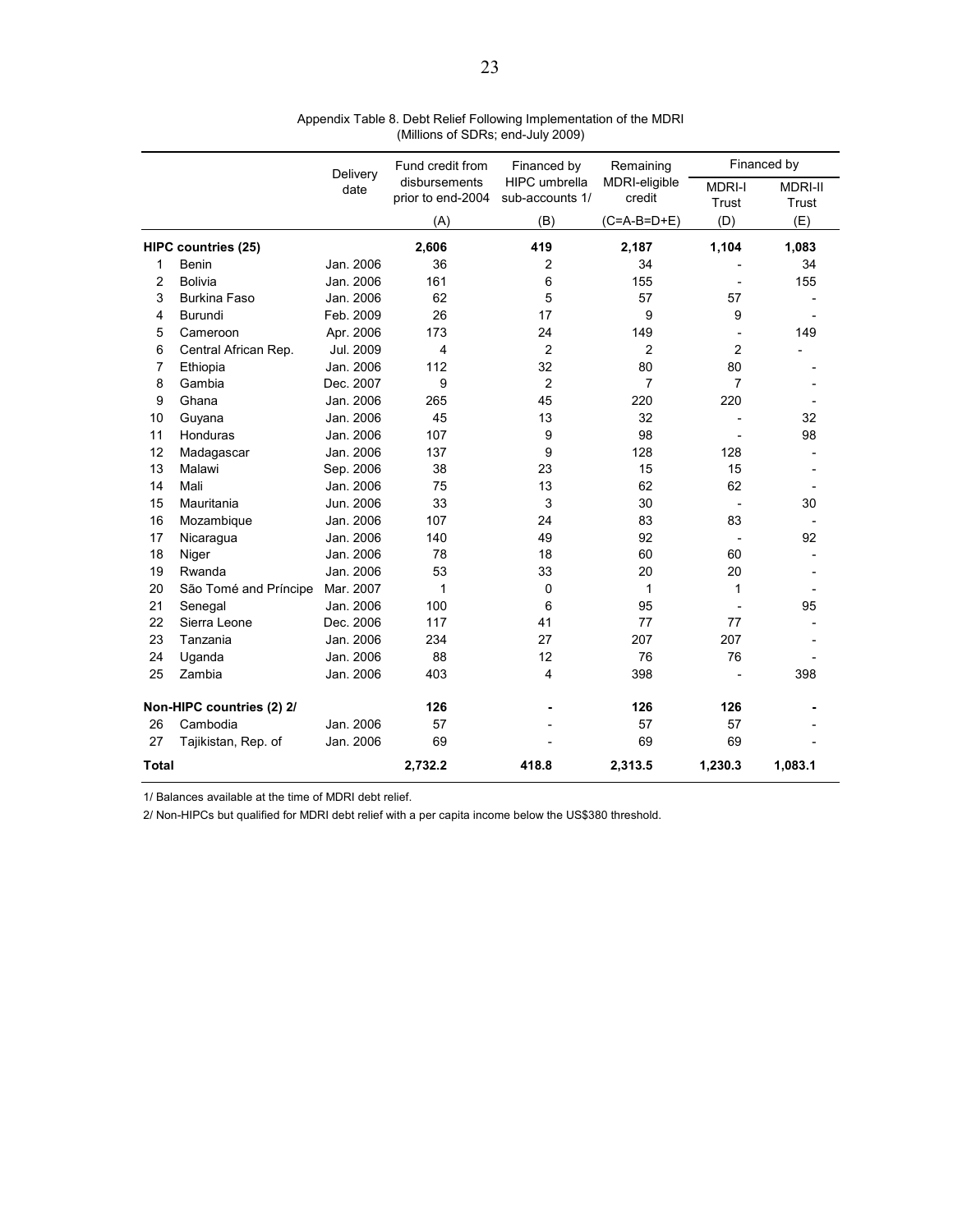|                             | Commitments 1/ | Of which, to be<br>disbursed |
|-----------------------------|----------------|------------------------------|
| <b>Total (102)</b>          | 547.4          | 119.1                        |
| G-8 countries (8)           | 326.8          | 71.7                         |
| Canada                      | 11.4           |                              |
| France                      | 26.0           | 21.1                         |
| Germany                     | 44.5           | 44.5                         |
| Italy                       | 21.5           | $\overline{\phantom{0}}$     |
| Japan                       | 47.4           | 6.1                          |
| <b>Russian Federation</b>   | 35.4           |                              |
| United Kingdom              | 20.8           |                              |
| <b>United States</b>        | 119.8          |                              |
| Other FTP participants (34) | 146.9          | 24.5                         |
| Australia                   | 4.1            |                              |
| Austria                     | 4.9            | 4.9                          |
| Belgium                     | 7.6            | 7.6                          |
| Botswana                    | 0.2            | -                            |
| China                       | 12.7           |                              |
| Cyprus                      | 0.2            |                              |
| <b>Czech Republic</b>       | 2.2            |                              |
| Denmark                     | 3.8            |                              |
| Finland                     | 2.9            |                              |
| Greece                      | 1.3            |                              |
| Hungary                     | 5.6            | 5.6                          |
| India                       | 11.2           |                              |
| Ireland                     | 2.1            |                              |
| Israel                      | 1.1            |                              |
| Kazakhstan                  | 1.0            |                              |
| Korea                       | 7.1            |                              |
| Kuwait                      | 2.8            |                              |
| Luxembourg                  | 0.4            |                              |
| Malaysia                    | 3.6            |                              |
| <b>Mauritius</b>            | 0.2            | 0.2                          |
| Mexico                      | 7.7            |                              |
| Netherlands                 | 11.1           |                              |
| New Zealand                 | 1.1            |                              |
| Norway                      | 6.1            |                              |
| Poland                      | 3.7            | 1.2                          |

#### Appendix Table 9. Commitments to Finance the Cost of IMF's Debt Relief to Liberia (In millions of SDRs; in March 14, 2008 NPV terms)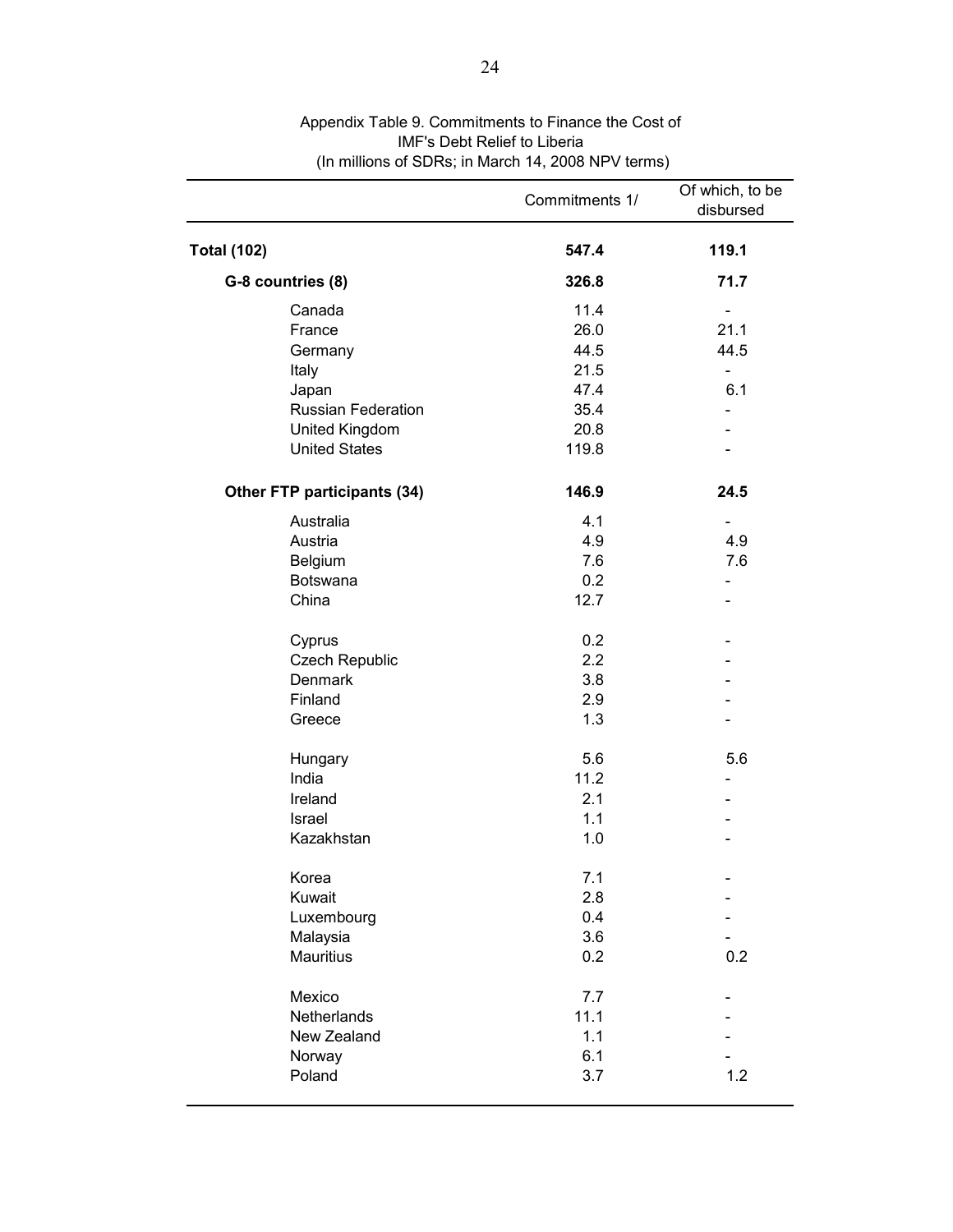|                          | Commitments 1/ | Of which, to be<br>disbursed |
|--------------------------|----------------|------------------------------|
| Portugal                 | 2.9            | $\overline{a}$               |
| Saudi Arabia             | 11.2           |                              |
| Singapore                | 2.0            |                              |
| Slovak Republic          | 1.6            |                              |
| Slovenia                 | 0.5            |                              |
|                          |                |                              |
| Spain                    | 10.7           |                              |
| Sweden                   | 5.1            | 5.1                          |
| Switzerland              | 6.3            |                              |
| Thailand                 | 1.8            |                              |
| Non-FTP countries (60)   | 73.7           | 22.8                         |
| Albania                  | 0.1            |                              |
| Algeria                  | 1.9            |                              |
| Angola*                  | 0.0            |                              |
| Argentina                | 5.2            | 5.2                          |
| Armenia*                 | 0.0            | $\overline{\phantom{0}}$     |
|                          |                |                              |
| <b>Belize</b>            | 0.1            |                              |
| <b>Brazil</b>            | 16.9           | 16.9                         |
| <b>Bulgaria</b>          | 1.8            |                              |
| <b>Burkina Faso</b>      | 0.1            | 0.1                          |
| Burundi *                | 0.0            |                              |
| Cambodia *               | 0.0            |                              |
| Cameroon                 | 0.6            |                              |
| Central African Republic | 0.1            |                              |
| Chad*                    | 0.0            | 0.05                         |
| Congo, Dem. Rep. of      | 2.8            |                              |
| Côte d'Ivoire            | 1.8            |                              |
| Croatia                  | 0.5            |                              |
| Dominica *               | 0.0            |                              |
| Egypt                    | 1.2            |                              |
| Estonia                  | 0.2            |                              |
| Gabon                    | 0.6            |                              |
| Gambia                   | 0.1            |                              |
| Ghana                    | 1.3            |                              |
| Guinea                   | 0.1            |                              |
| Guinea-Bissau*           | 0.0            | 0.01                         |
| Iceland                  | 0.1            |                              |
| Indonesia                | 5.1            |                              |
| Iran *                   | 0.0            |                              |
| Jamaica                  | 2.1            |                              |
| Kenya                    | 0.8            |                              |
|                          |                |                              |

Appendix Table 9 (continued). Commitments to Finance the Cost of IMF's Debt Relief to Liberia (In millions of SDRs; in March 14, 2008 NPV terms)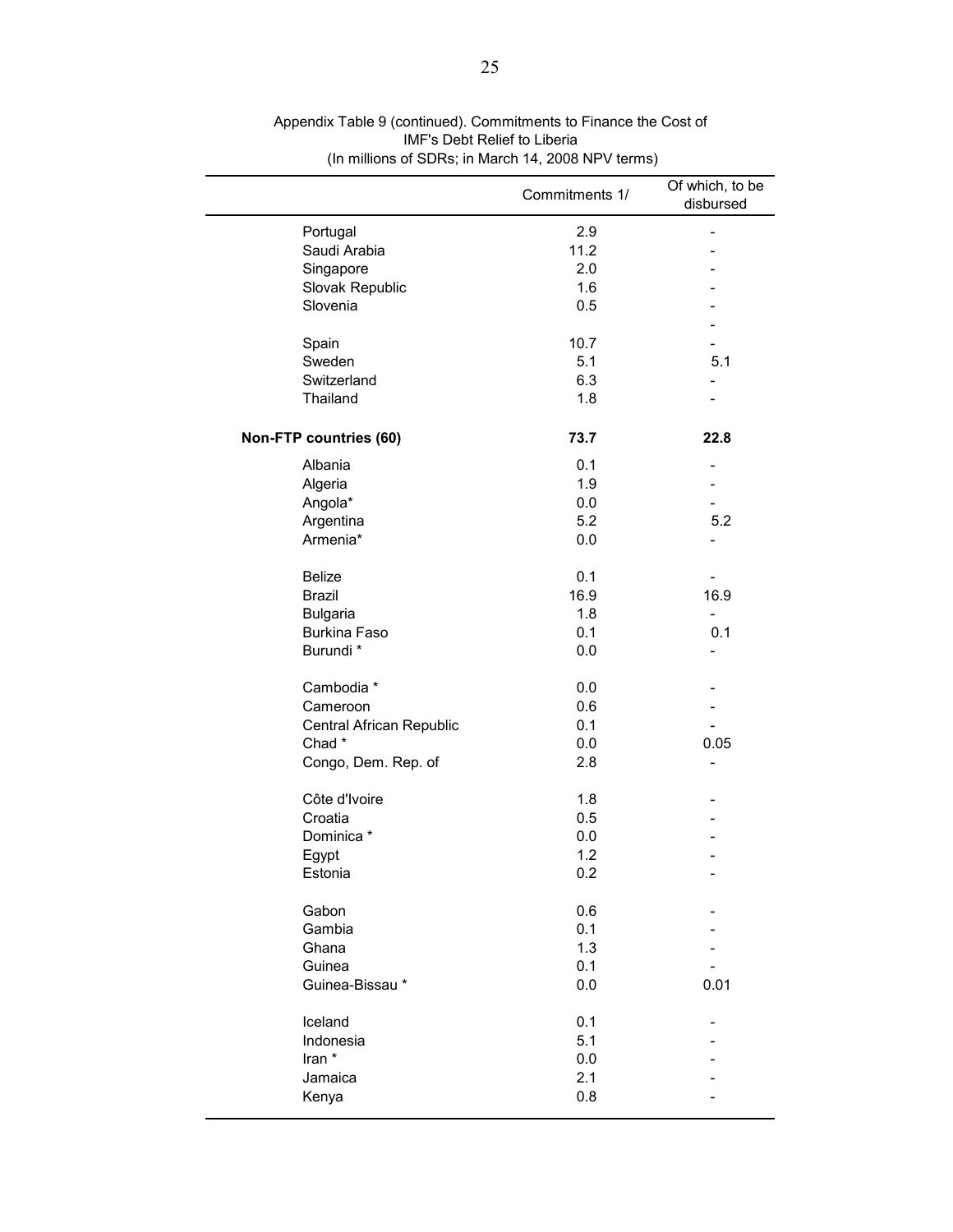|                      | Commitments 1/ | Of which, to be<br>disbursed |
|----------------------|----------------|------------------------------|
| Latvia               | 0.3            | $\blacksquare$               |
| Lesotho <sup>*</sup> | 0.0            |                              |
| Liberia              | 2.1            |                              |
| Libya                | 4.5            |                              |
| Lithuania            | 0.7            |                              |
| Macedonia            | 0.1            |                              |
| Madagascar           | 0.3            |                              |
| Malawi               | 0.2            |                              |
| Mali                 | 0.2            | 0.2                          |
| Malta                | 0.4            |                              |
| Mauritania           | 0.2            |                              |
| Morocco              | 2.3            |                              |
| Namibia *            | 0.0            |                              |
| Nepal                | 0.1            |                              |
| Nicaragua            | 0.1            |                              |
| Pakistan             | 6.1            |                              |
| Papua New Guinea     | 0.4            |                              |
| Philippines          | 1.6            |                              |
| Romania              | 1.6            |                              |
| Rwanda               | 0.1            | 0.1                          |
| Samoa*               | 0.0            | 0.01                         |
| Senegal *            | 0.0            |                              |
| Sierra Leone         | 0.4            | 0.4                          |
| South Africa         | 1.8            |                              |
| Sri Lanka            | 1.7            |                              |
| Togo                 | 0.1            |                              |
| Ukraine              | 2.5            |                              |
| Uruguay              | 0.7            |                              |
| Yemen, Republic of   | 0.4            |                              |
| Zambia               | 1.2            |                              |

Appendix Table 9 (concluded). Commitments to Finance the Cost of IMF's Debt Relief to Liberia (In millions of SDRs; in March 14, 2008 NPV terms)

\* Amounts less than SDR 50,000.

1/ Including interest earned in the Liberia Interim Administered Account from the early contributions made by several contributors prior to March 14, 2008.